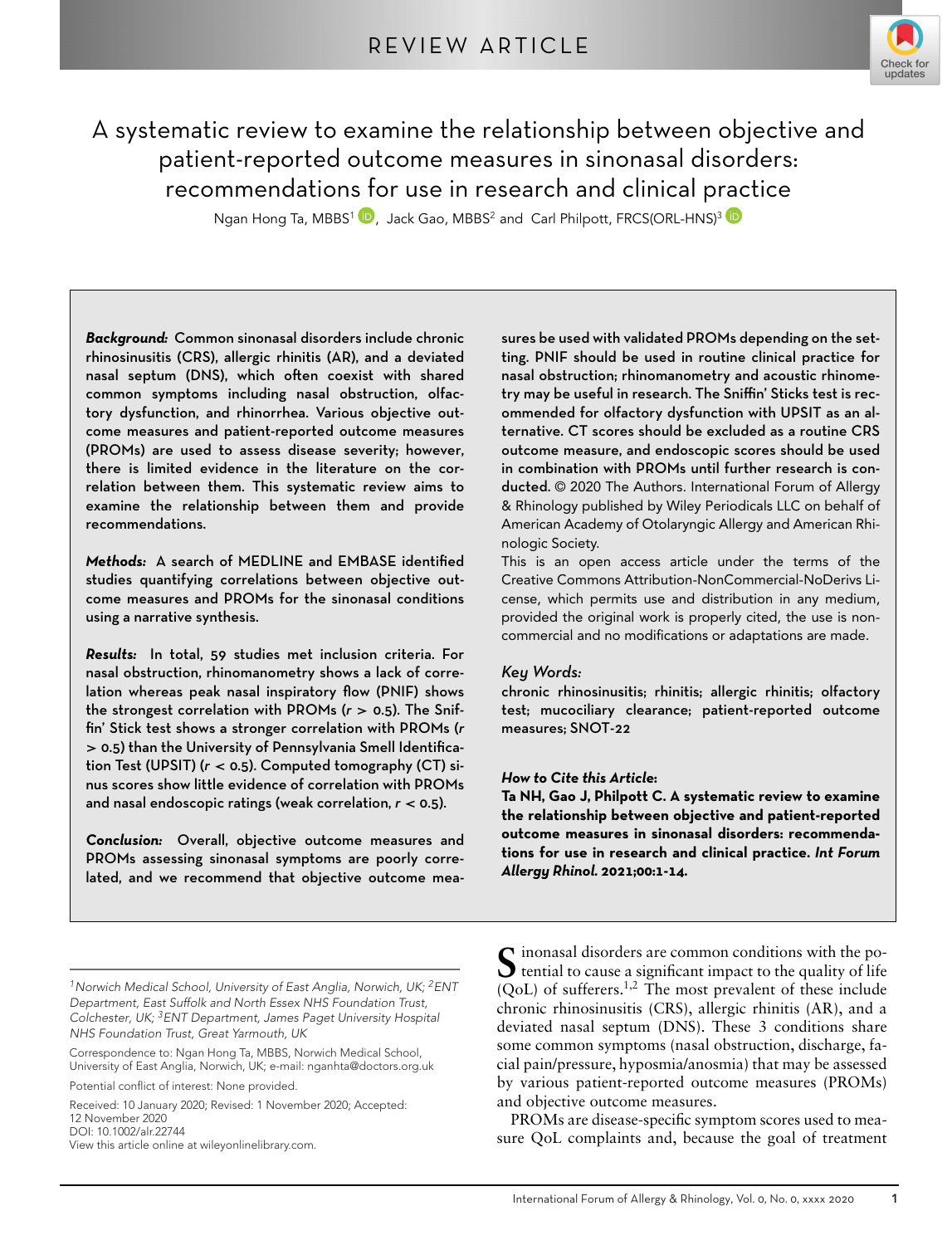typically aims to improve patient QoL, they are used to assess disease severity and guide management plans. Common PROMs include the following: Rhinosinusitis Outcome Measurement (RSOM); Chronic Sinusitis Survey (CSS); Questionnaire of Olfactory Disorders (QOD); Sinusitis Control Test; Nasal Obstruction and Septoplasty Effectiveness Scale (NOSE); visual analogue scale (VAS) of specific symptoms, such as smell and nasal obstruction, or for global symptoms; and the 22-item Sino-Nasal Outcome Test (SNOT-22).

Objective outcome measures are tests performed to assess physiological parameters and response to treatment, independently of patient response. The commonly used tests assess nasal endoscopy, computed tomography (CT) scans, and physiological measurements. For example, nasal endoscopy interpretation can be standardized to allow for comparison between studies by scores including the Lund-Kennedy Score  $(LKS)$ ,<sup>3</sup> Lildholdt,<sup>4</sup> Kupferberg,<sup>5</sup> and Philpott-Javer scores.<sup>6</sup> CT scans are often staged using the Lund-Mackay score  $(LMS)$ .<sup>7</sup> Nasal physiological measurements include peak nasal inspiratory flow (PNIF), acoustic rhinometry (AcR), rhinomanometry, rhinostereometry, and the measurement of mucociliary clearance (MCC) using rhinoscintigraphy and the saccharin test. Olfaction is most assessed using the Sniffin' Sticks test and the University of Pennsylvania Smell Identification Test (UPSIT), although other test kits are available.

The European position paper on rhinosinusitis and nasal polyps 2012 and 2020 (EPOS 2012 and EPOPS 2020) both emphasize the lack of literature investigating the correlation between patient-reported and objective outcome measures for CRS.<sup>8,9</sup> Elsewhere, it is noted that the relationship between subjective and objective assessments of nasal patency has also remained highly controversial.<sup>10–12</sup> Another review highlights that, despite the existence of numerous measurement tools for assessing nasal patency in DNS, no "gold standard" objective tools are in routine widespread use.<sup>13</sup> Overall, the lack of depth in the evidence for the association between objective outcome measures and PROMs in the sinonasal disorders (CRS, AR, DNS) highlights the need to better evaluate the relationship between them.

# Aims And Objectives

This systematic review aims to examine the correlation between objective outcome measures and disease severity (as characterized by PROMs) in sinonasal disorders and make recommendations for both research and clinical settings. Identifying suitable tools for rhinologists will help to select the appropriate investigations to improve clinical assessment and research efficiency.

# Methodology

A literature search was undertaken using the Preferred Reporting Items for Systematic Reviews and Meta-Analyses  $(PRISMA)$  checklist<sup>14</sup> with search terms including and relating to "sinonasal disorders," "objective outcome measures," "patient rated outcome measures," and "correlation." The specific search terms for the commonly used outcome measures were obtained from an Otolaryngology book chapter.7 All search terms used can be found in Appendix A. Synonyms and related terms within these fields were connected with the Boolean operator "OR." These 3 search domains were then combined with the Boolean operator "AND."The titles and abstracts of papers were screened. Both Medline (OVID) and EMBASE were searched for medical literature. An example of the search strategy for Medline (OVID) can be found in Appendix A.

# Eligibility criteria

# Inclusion criteria

Studies quantifying the correlation between objective outcome measures and PROMs in the sinonasal disorders.

## Exclusion criteria

- Studies with either objective outcome measures or PROMs alone, but not both.
- Studies with mixed populations of the sinonasal disorders; eg, AR and CRS, etc.
- Studies where systemic disorders were the underlying cause of sinonasal disease; eg, cystic fibrosis, granulomatosis with polyangiitis, etc.
- Non peer-reviewed publications.
- Non-English publications.

## Study selection and data extraction

Three reviewers were involved in the review. Two independent reviewers conducted the selection of studies and extracting data. All disagreements between the reviewers were discussed with the senior reviewer to reach a consensus. All data were managed using EndNote x72.1 (Clarivate, Philadelphia, PA). A Microsoft Excel spreadsheet (Microsoft Corp., Redmond, WA) was used to extract relevant data from the included studies. Fields included authors, year of publication, aim, number of participants, sinonasal disorder, PROMs, and objective outcome measures utilized.

## Critical assessment of the included studies

To assess the quality of the included studies, a bespoke tool (Table 1) was devised from The Joanna Briggs Institute Critical Appraisal tools for cross-sectional studies<sup>15</sup> and the NICE Quality appraisal checklist – quantitative studies reporting correlations and associations.<sup>16</sup> An overall percentage score was given to each study to demonstrate the overall quality of methodology.

# Results

#### Literature search

The databases were all searched on April 30, 2020, revealing 433 publications (after removal of duplicates).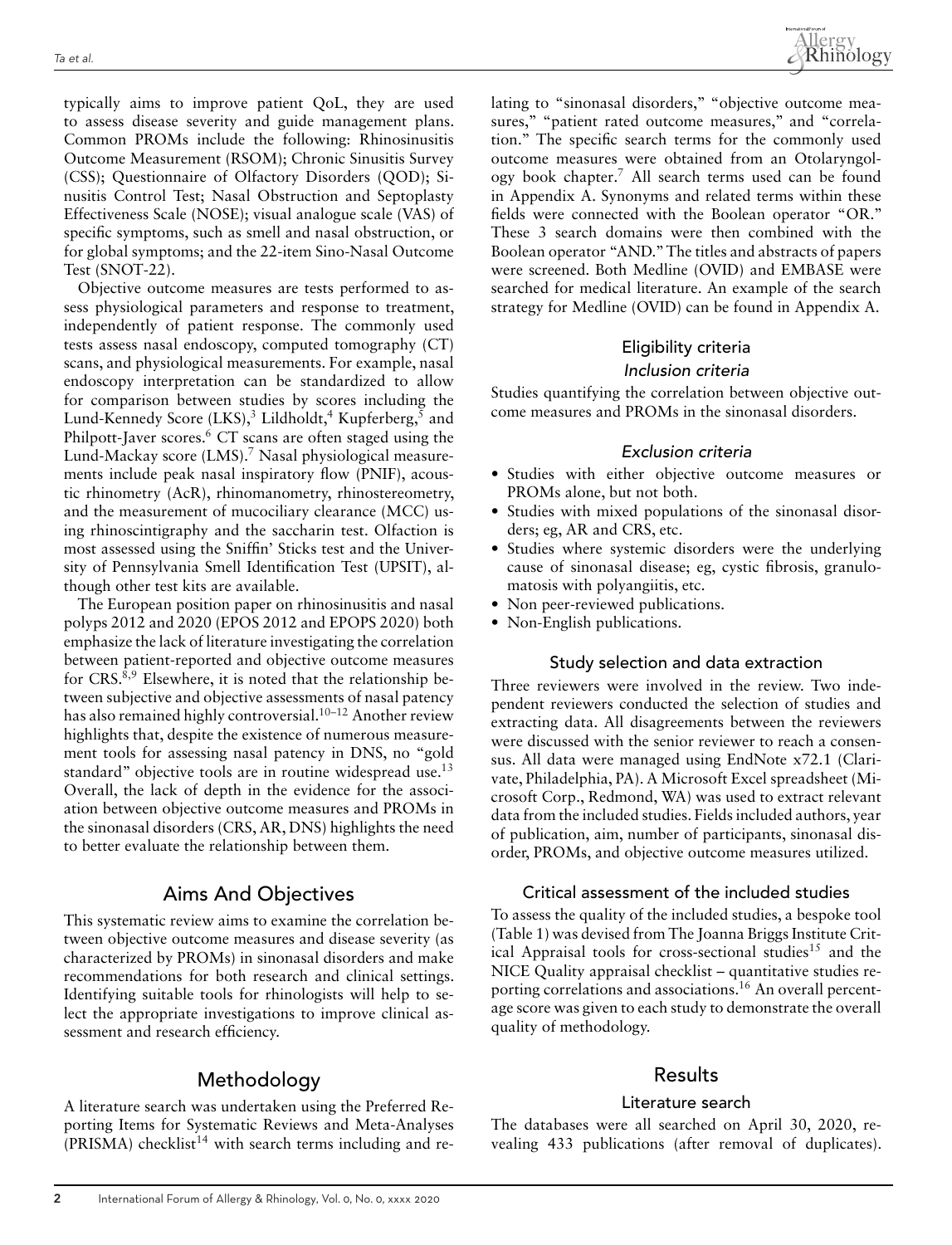| Checklist                                                                                                                                                                                                                                                                                                                                                                                                                                                                                                                                                                                                                                                                                                                                                                                                                                                                                                                                                                                                                                                    | None (0) | Reasonable (1) | Good <sub>(2)</sub> | Not applicable |
|--------------------------------------------------------------------------------------------------------------------------------------------------------------------------------------------------------------------------------------------------------------------------------------------------------------------------------------------------------------------------------------------------------------------------------------------------------------------------------------------------------------------------------------------------------------------------------------------------------------------------------------------------------------------------------------------------------------------------------------------------------------------------------------------------------------------------------------------------------------------------------------------------------------------------------------------------------------------------------------------------------------------------------------------------------------|----------|----------------|---------------------|----------------|
| 1. Were there nationally/internationally accepted criteria used to diagnose the sinonasal disorders of interest<br>(CRS, rhinitis, septal deviation)?                                                                                                                                                                                                                                                                                                                                                                                                                                                                                                                                                                                                                                                                                                                                                                                                                                                                                                        | $\Box$   | $\Box$         | □                   | □              |
| 2. Were there clear criteria for inclusion/exclusion of participants?                                                                                                                                                                                                                                                                                                                                                                                                                                                                                                                                                                                                                                                                                                                                                                                                                                                                                                                                                                                        | □        | □              | □                   | □              |
| 3. Was defining correlation between objective and patient rated outcome measures the main aim of the<br>study?                                                                                                                                                                                                                                                                                                                                                                                                                                                                                                                                                                                                                                                                                                                                                                                                                                                                                                                                               | □        | □              | □                   | □              |
| 4. How sound was the theoretical basis for selecting the variables of interest (objective and patient rated<br>outcome measure)? (appropriate for use of (objective and patient rated outcome measure)                                                                                                                                                                                                                                                                                                                                                                                                                                                                                                                                                                                                                                                                                                                                                                                                                                                       | $\Box$   | $\Box$         | □                   | $\Box$         |
| lidated for their use?<br>5. Were the objective and patient rated outcome measure of interest val                                                                                                                                                                                                                                                                                                                                                                                                                                                                                                                                                                                                                                                                                                                                                                                                                                                                                                                                                            | $\Box$   | □              | □                   | □              |
| 6. How was selection bias minimized?                                                                                                                                                                                                                                                                                                                                                                                                                                                                                                                                                                                                                                                                                                                                                                                                                                                                                                                                                                                                                         | □        | □              | □                   | □              |
| 7. How were confounding factors identified and dealt with, if necessary?                                                                                                                                                                                                                                                                                                                                                                                                                                                                                                                                                                                                                                                                                                                                                                                                                                                                                                                                                                                     | □        | □              | □                   | □              |
| 8. Was the follow-up completed, if not any reasons described?                                                                                                                                                                                                                                                                                                                                                                                                                                                                                                                                                                                                                                                                                                                                                                                                                                                                                                                                                                                                | □        | □              | □                   | □              |
| 9. Was appropriate statistical analysis used?                                                                                                                                                                                                                                                                                                                                                                                                                                                                                                                                                                                                                                                                                                                                                                                                                                                                                                                                                                                                                | □        | □              | □                   | □              |
| 10. Was the study sufficiently powered to detect a correlation (if one exists)?                                                                                                                                                                                                                                                                                                                                                                                                                                                                                                                                                                                                                                                                                                                                                                                                                                                                                                                                                                              | □        | □              | □                   | □              |
| 11. Was the precision of correlation given or calculable? Is correlation meaningful?                                                                                                                                                                                                                                                                                                                                                                                                                                                                                                                                                                                                                                                                                                                                                                                                                                                                                                                                                                         | $\Box$   | $\Box$         | □                   | □              |
| satisfied). An overall percentage score was given to each study by dividing the total number of points scored by the total of scores available. Each study was given a score of 0 to 2 for each of the criteria. O points were<br>awarded if the criteria were completely unfulfilled, 1 for reasonable fulfilment, and 2 for good fulfillment. An overall percentage score was calculated by dividing the number of points achieved by the total number<br>The tool includes 12 criteria assessing different aspects of study methodology. Each criteria is scored between 0 and 2 (0 = criteria is completely unsatisfied, 1 = criteria is moderately unsatisfied, 2 = criteria is well<br>available (only points available for criteria relevant to the study design were included in the total number of available points). Adapted from JBI checklists for observational studies and randomized controlled trial and<br>associations.<br>quality appraisal checklist—quantitative studies reporting correlations and<br>$CRS =$ chronic rhinosinusitis. |          |                |                     |                |

TABLE 1. Bespoke critical analysis checklist\* **TABLE 1.** Bespoke critical analysis checklist\*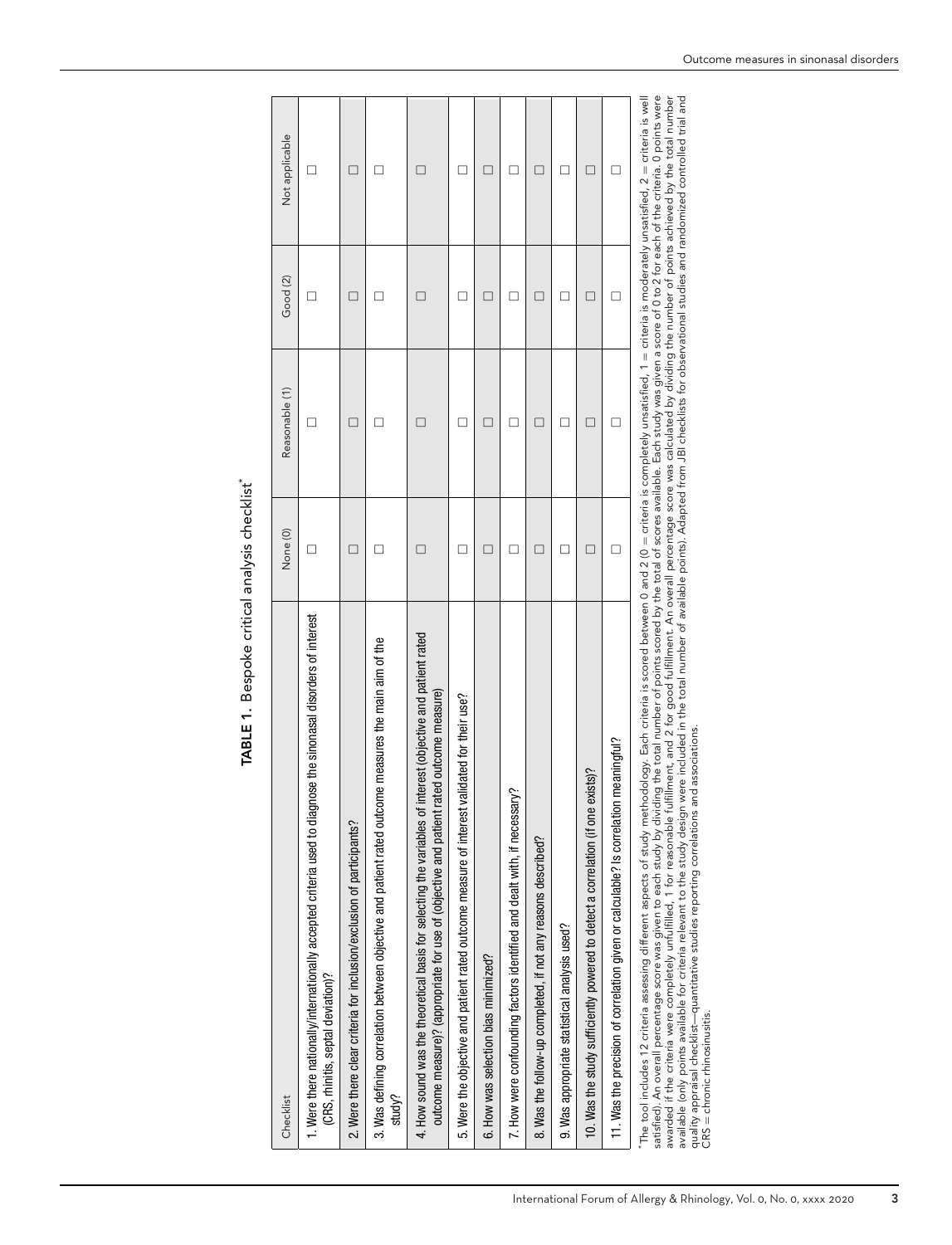

**FIGURE 1.** PRISMA flowchart. PRISMA = Preferred Reporting Items for Systematic Reviews and Meta-Analyses.

Abstracts were reviewed and any irrelevant publications were removed, leaving 70 papers to be read as full texts. A total of 59 studies were included in the narrative synthesis (see PRISMA chart, Fig. 1 for details).

## Methodological critical appraisal of the included studies

Overall, the average critical appraisal score of the 59 included studies is 88% (standard deviation [SD] 6.78%), with only 1 study obtaining a perfect score.<sup>17</sup> All included studies are observational studies with intrinsic limitations including bias and confounding that could distort correlation findings.

Almost all studies used nationally or internationally accepted criteria to diagnose the sinonasal disorders. In total, 97% of the included studies precisely outlined their inclusion and exclusion criteria, with the exception of 2 studies.18,19 After assessing these 2 studies in full-text, it was decided to include them because they met the inclusion criteria and their statistical analyses provided useful information for our review.

Defining the correlation between objective outcome measures and PROMs was the main objective of 78% of the included studies. A total of 13 studies<sup>20-32</sup> coincidentally provided information about the correlation between PROMs and objective outcome measures as a part of their exploratory statistical analyses.

The most common deficiency of the included papers was the use of non-validated outcome measures. One third of the included studies<sup>19,20,26,28-30,32-45</sup> failed to use validated outcome measures. All included studies used appropriate statistical tests for quantifying correlations including bivariate correlation tests and regression analysis. A total of 15 studies were statistically underpowered<sup>23,28,31,33,35,38,39,41,43,45–50</sup> to detect a correlation because their sample sizes were less than 50 according to our medical statistician's advice.

### Results synthesis

Meta-analysis was considered inappropriate due to the heterogeneity of the outcome measures utilized in the included studies, determined by Cochran's Q test. Therefore, the Cochrane Consumers and Communication Review Group guidance on data synthesis and analysis was consulted for the narrative synthesis process of our review.<sup>51</sup> Table 2 illustrates a summary of correlation status and strength between different pairs of outcome measures according to 4 main sinonasal symptom groups: nasal obstruction, olfactory dysfunction, global CRS symptoms, and MCC dysfunction symptoms/rhinorrhea.

#### PROMs

For nasal obstruction, the most commonly studied PROM was the visual analogue scale (VAS) for nasal obstruction which was used in 45% of the included studies.17,36,40,41,44,48–50,52–60 Only 25% of the included papers used the validated NOSE questionnaire for nasal obstruction.30,31,35,46,48,50,61,62 Because the NOSE questionnaire was only validated as a PROM for nasal obstruction due to a deviated septum for patients undergoing septoplasty in  $2004<sup>63</sup>$  studies conducted prior to 2004 would not have been able to use the questionnaire. Nevertheless, a large number of studies conducted after 2004 opted not to utilize the NOSE questionnaire.17,19,29,35,40–42,44,48,50,53–60

For olfactory dysfunction, the 2 most popular choices of PROMs used were the SNOT-2217,39,40,64 and a VAS for the sense of smell<sup>17,40,64,65</sup>; only 3 studies utilized the Questionnaire of Olfactory Disorders (OOD).<sup>37,39,66</sup>

The SNOT-22 $^{67}$  was used in 83% of the included papers,<sup>20,21,23,24,26,34,40,45,60,68–73</sup> with VAS used in 10 out of 18 papers,20,26,40,59,60,65,71,72,74 and SNOT-22 was used to correlate with rhinoscintigraphy results.<sup>33,34</sup>

## Objective outcome measures/tools

Nasal obstruction tools. There were 36 included studies evaluating the correlation for nasal obstruction in CRS, AR, and DNS, covering 3 main objective measures: rhinomanometry,19,30,31,35,48,49,52–55,57,61 AcR,<sup>19,28,29,35,36,46,54,56,58</sup> and PNIF<sup>17,42,44,50,58,62</sup> (12, 9, and 8 studies, respectively). A small number of publications (19%) utilized various uncommon and non-validated measures for nasal obstruction.<sup>17,36,40-43,46,58</sup>

#### Rhinomanometry

Rhinomanometry is a well-established and standardized quantitative tool to objectively assess nasal obstruction.<sup>75,76</sup> It measures nasal airway resistance, which is calculated from air flow and pressure readings taken from the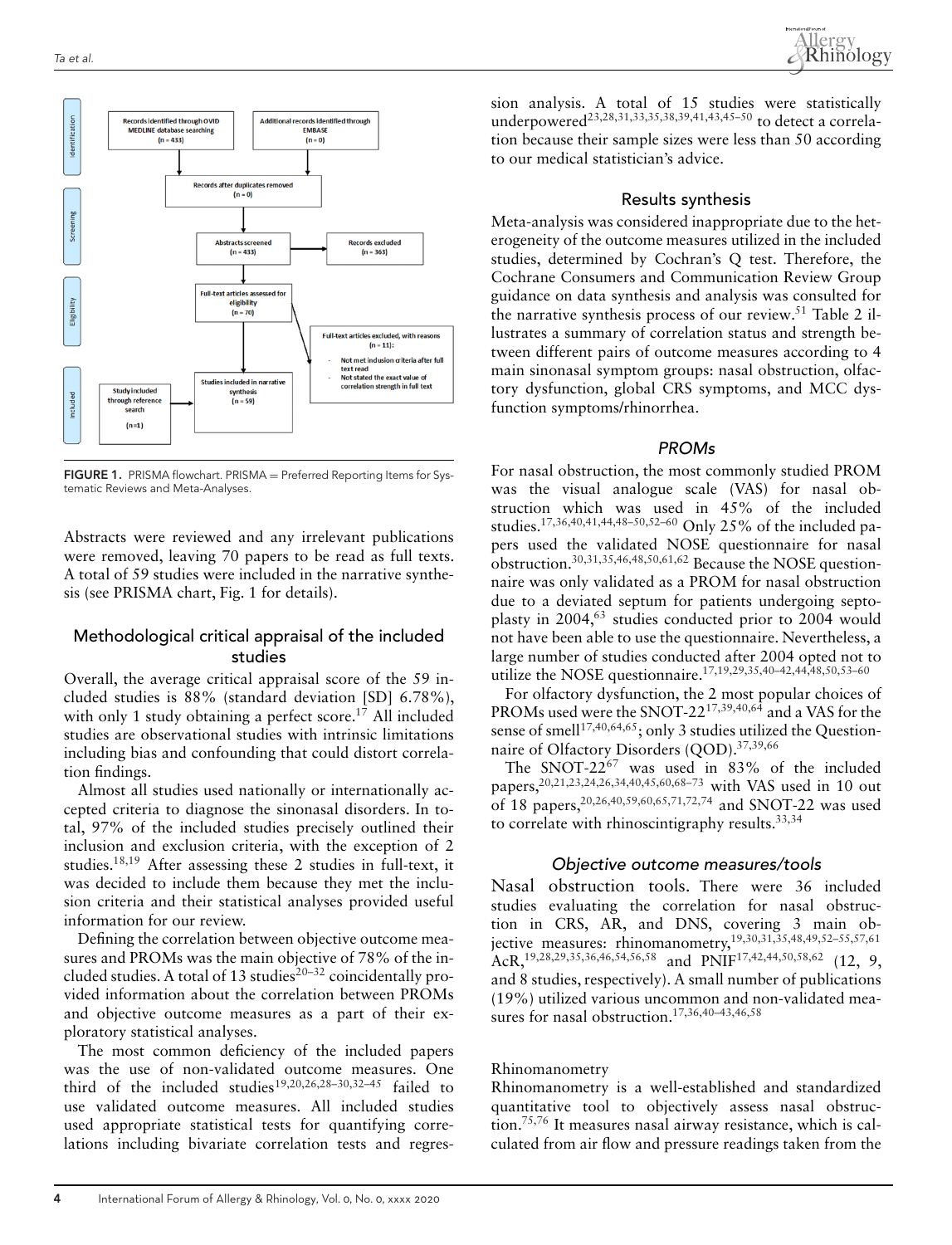| Strength of correlations   | Conflicting in all main sinonasal disorders with majority<br>Very weak in CRS and not clinically significant<br>Moderate in DNS $(r > 0.5$ in 2 studies)<br>studies weak correlation $r < 0.5$ )<br>$(r > 0.7$ in 2 studies)<br>Strongest in AR | Weak to Moderate in AR (3 studies r from -0.32 to<br>Majority - No correlation in the sinonasal disorders<br>Moderate in CRS (1 study with $r = 0.5$ )<br>$-0.62$ | Moderate correlations in CRS (2 studies with some r<br>Majority – weak correlations (most studies $r < 0.5$ )<br>$>0.5$ ; 1 with $r = -0.48$ ) | Inconclusive due to very small number of studies                                                                                                       | study); in CRS wNP and severe CRS wNP $(r > 0.7$ in 2<br>Strongest correlation in CRS in both types ( $r > 0.7$ in 1<br>Majority - Strong correlations (most studies $r > 0.7$ )<br>studies), AFRS $(r > 0.7$ in 1 study) | Majority - Weak correlations (r < 0.35 in 2 studies)                                | Inconclusive due to very small number of studies                                         |
|----------------------------|-------------------------------------------------------------------------------------------------------------------------------------------------------------------------------------------------------------------------------------------------|-------------------------------------------------------------------------------------------------------------------------------------------------------------------|------------------------------------------------------------------------------------------------------------------------------------------------|--------------------------------------------------------------------------------------------------------------------------------------------------------|---------------------------------------------------------------------------------------------------------------------------------------------------------------------------------------------------------------------------|-------------------------------------------------------------------------------------|------------------------------------------------------------------------------------------|
| Correlations status        | Present in all main sinonasal<br>disorders CRS, AR, DNS                                                                                                                                                                                         | main sinonasal disorders<br>Mostly NOT present in all<br>CRS, AR, DNS                                                                                             | Present in CRS, AR; Not<br>present in DNS                                                                                                      | small number of studies<br>Inconclusive due to a very                                                                                                  | Present in CRS only, not other<br>sinonasal disorders (AR,<br>DNS)                                                                                                                                                        | sinonasal disorders (AR,<br>Present in CRS only (2/3<br>studies), not other<br>DNS) | small number of studies<br>Inconclusive due to very                                      |
| PROMS                      | NOSE; SNOT-22; VAS Nasal<br>Blockage                                                                                                                                                                                                            | VAS Nasal Blockage; NOSE;<br>SNOT-22                                                                                                                              | VAS Nasal Blockage; NOSE;<br>SNOT-22; BNS                                                                                                      | VAS Nasal Blockage; BNS                                                                                                                                | SNOT-22; VAS Smell; QOD;<br>SF-36                                                                                                                                                                                         | SNOT-22; VAS Smell; QOD-NS                                                          | QOD-NS; SNOT-22; VAS<br>$O$ lfactory scores $-$ COT;<br>Smell                            |
| Objective outcome measures | Rhinomanometry                                                                                                                                                                                                                                  | Acoustic rhinometry                                                                                                                                               | lik<br>K                                                                                                                                       | nasal endoscopy polyps<br>angle degree, PEFI, PIFI,<br>size, CT the increase in<br>(rhinospirometry, LKS,<br>Other uncommon tools<br>NPEF, saccharine) | The Sniffin' Sticks test                                                                                                                                                                                                  | The UPSIT                                                                           | Other rare/unusual tools<br>opacification, OCES<br>LMS, LKS, CT total<br>olfactory cleft |
| Sinonasal symptom          | Nasal obstruction                                                                                                                                                                                                                               |                                                                                                                                                                   |                                                                                                                                                |                                                                                                                                                        | Olfactory dysfunction                                                                                                                                                                                                     |                                                                                     |                                                                                          |

TABLE 2. A summary of correlation status and strength between different pairs of outcome measures according to sinonasal symptoms<sup>\*</sup> **TABLE 2.** A summary of correlation status and strength between different pairs of outcome measures according to sinonasal symptoms\* (*Continued* )

(Continued)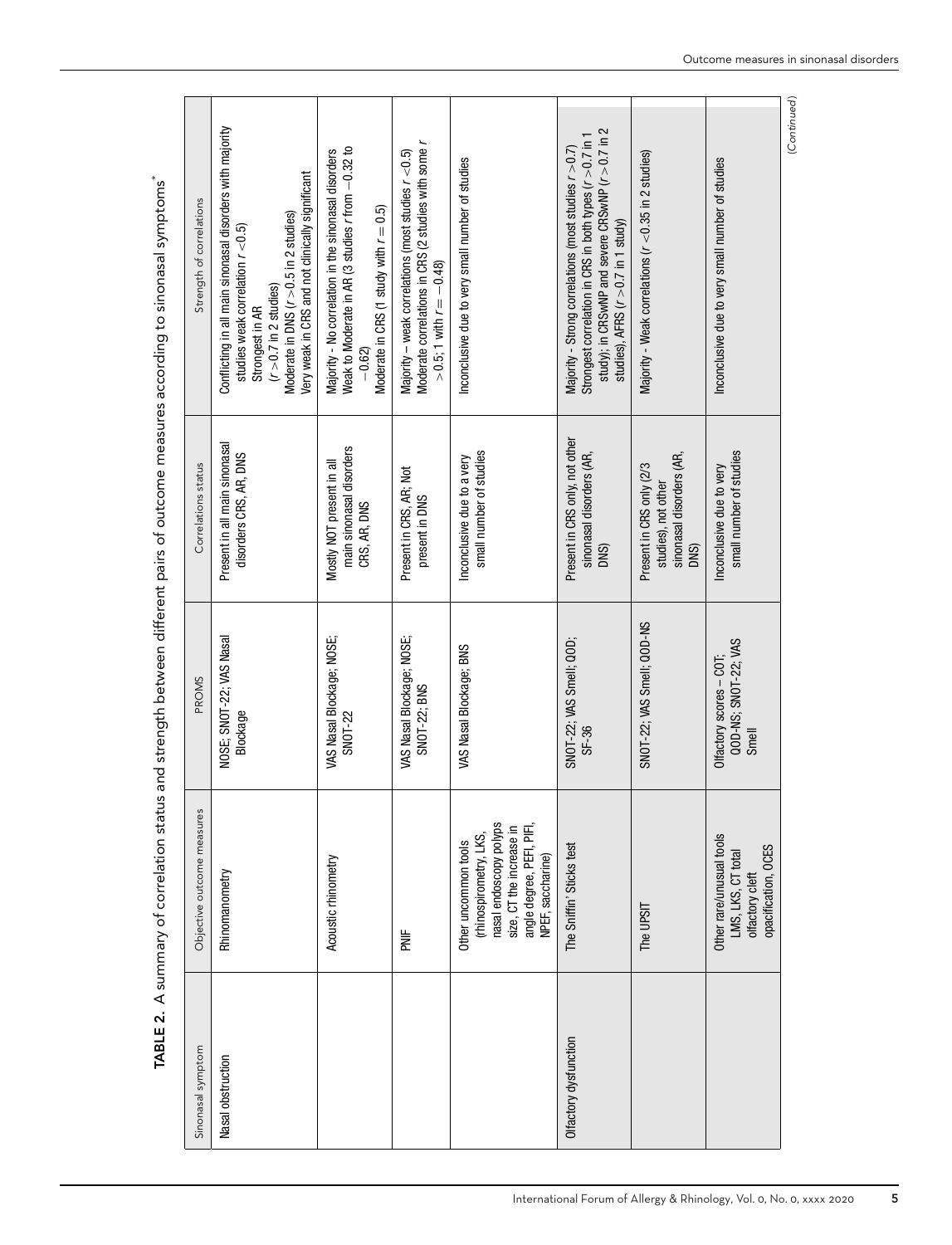| ı. |
|----|
| c  |
|    |
|    |

| Sinonasal symptom          | Objective outcome measures                                               | <b>PROMS</b>                                                                          | Correlations status                                                                                                                                                                                | Strength of correlations                                                                                                                                                                                                                                                                                                                                                                                                |
|----------------------------|--------------------------------------------------------------------------|---------------------------------------------------------------------------------------|----------------------------------------------------------------------------------------------------------------------------------------------------------------------------------------------------|-------------------------------------------------------------------------------------------------------------------------------------------------------------------------------------------------------------------------------------------------------------------------------------------------------------------------------------------------------------------------------------------------------------------------|
| CRS global symptoms        | SMT                                                                      | overall symptoms; CSS<br>SNOT-22; SNOT-16; VAS                                        | Mostly NOT present in both<br>CRS types                                                                                                                                                            | study showed no clinically significant correlations with<br>Week correlation ( $r < 0.5$ in 1 study with only modified<br>Very weak correlation ( $r <$ 0.35 in 6 studies) $+$ 1 big<br>Majority - No correlation in both CRS types<br>LMS scores)<br>$r = 0.058$                                                                                                                                                       |
|                            | ς<br>Π                                                                   | Rhinosinusitis Disability<br>overall symptoms; CSS,<br>SNOT-22; SNOT-16; VAS<br>Index | invalidated PROM) in both<br>CRS types and AFRS (3/5<br>PROM) in both CRS types<br>SNOT-22 (an validated<br>Mostly NOT present with<br>overall symptoms (an<br>Mostly present with VAS<br>studies) | $<$ 0.35 in 3 studies) and No correlation with SNOT-22<br>Majority: weak correlations with VAS overall symptoms (r<br>Philpott-Javer12 scoring system with VAS in AFRS<br>Moderate correlation $(r = -.51)$ in 1 study with                                                                                                                                                                                             |
| Rhinorrhea MCC dysfunction | Rhinoscintigraphy                                                        | SNOT-22                                                                               | NOT present                                                                                                                                                                                        | No correlation                                                                                                                                                                                                                                                                                                                                                                                                          |
|                            | *Any correlation coefficients <0.5 are considered weak, between >0.5 and |                                                                                       |                                                                                                                                                                                                    | $\leq$ 0.7 moderate, $>$ 0.7 strong in bivariate correlation analysis.<br>$\therefore$ $\therefore$ $\therefore$ $\therefore$ $\therefore$ $\therefore$ $\therefore$ $\therefore$ $\therefore$ $\therefore$ $\therefore$ $\therefore$ $\therefore$ $\therefore$ $\therefore$ $\therefore$ $\therefore$ $\therefore$ $\therefore$ $\therefore$ $\therefore$ $\therefore$ $\therefore$ $\therefore$ $\therefore$ $\there$ |

AFRS = allergic fungal rhinosinusitis; AR allergic rhinitis; BNS blocked nose score; COT composite olfactory test; CRS chronic rhinosinusitis; CRSwNP chronic rhinosinusitis with nasal polyps; CSS Chronic Sinusitis Survey; CT computed tomography; DNS deviated nasal septum; LKS Lund-Kennedy score; LMS Lund-Mackay score; MCC mucociliary clearance; NOSE nasal obstruction and septoplasty effectiveness scale; NPEF nasal peak expiratory flow; OCES olfactory cleft endoscopy scale; PEFI peak expiratory flow index; PIFI peak inspiratory flow index; PNIF peak nasal inspiratory flow; PROM patient-reported outcome measure; QOD questionnaire of olfactory disorders; QOD-NS questionnaire of olfactory disorders–negative statements; SF36  $=$  Short Form 36; SNOT-16 16-item Sino-Nasal Outcome Test; SNOT-22  $^{\rm II}$ 22-item Sino-Nasal Outcome Test; UPSIT University of Pennsylvania Smell Identification Test; VAS visual analogue scale.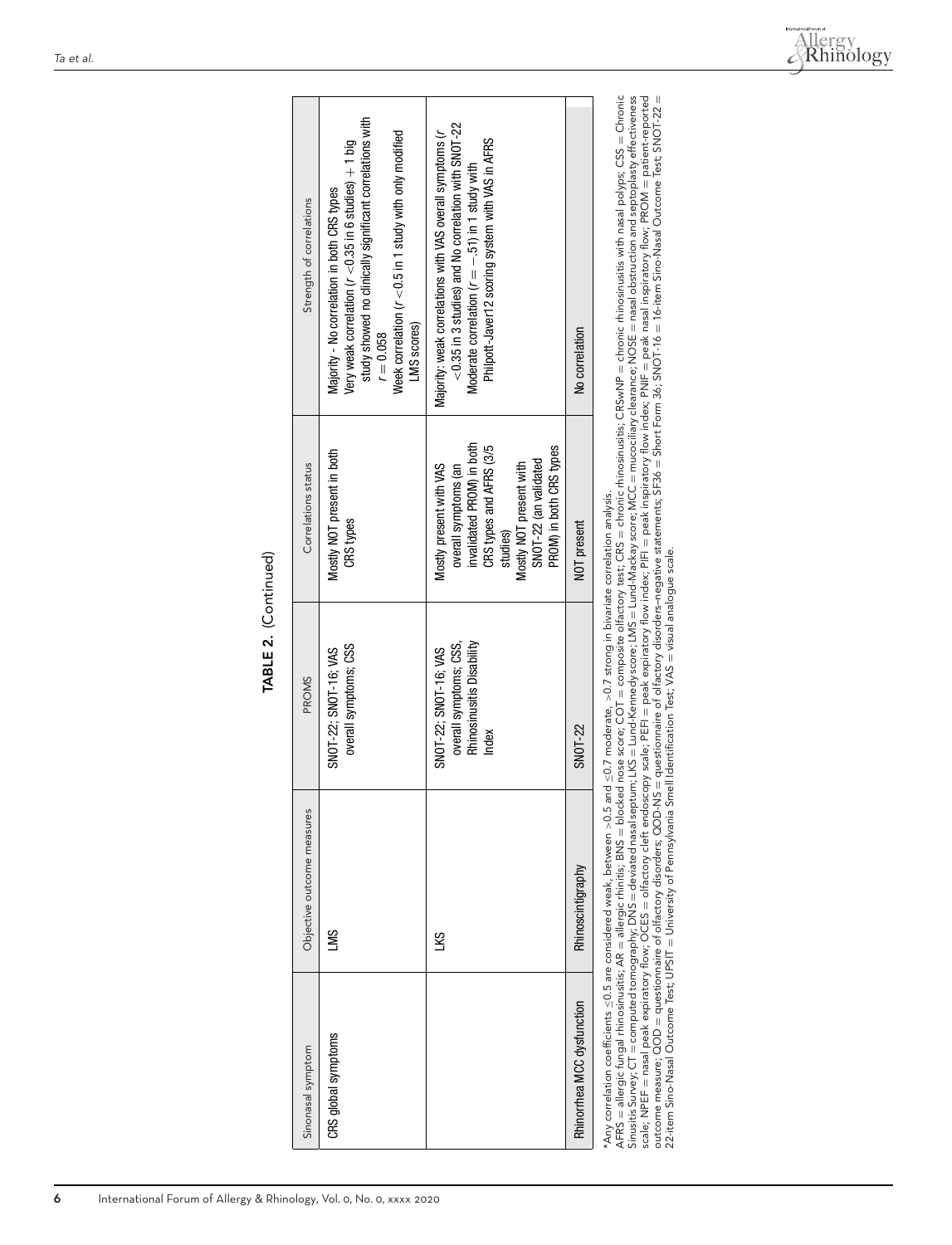nasal cavity. It has been considered the gold standard by some researchers,<sup>77</sup> but is an expensive and time-consuming test, often reserved for research. Statistically significant correlations between rhinomanometry and PROMs were found in all included studies in all of the included sinonasal disorders; however, the majority of the included publications showed a weak correlation ( $r < 0.5$ ) and 14% of the included papers reported a moderate correlation (*r >* 0.5).30,49,53,54,61 The strongest correlation was identified in only 1 paper with AR patients  $(r > 0.7)$ .<sup>53</sup> There was a moderation correlation shown in 2 studies with DNS patients  $(r > 0.5)$ .<sup>30,78</sup> The relationship between rhinomanometry and PROMs is not well-studied in CRS patients, with only 1 study demonstrating a very weak and clinically insignificant correlation.49

## AcR

AcR is an alternative tool to assess nasal obstruction. It measures the geometry of the nose by the means of acoustic reflection.<sup>79</sup> It estimates the volume of the nasal cavity through quantifying the cross-sectional area of the nose. This test relies on the reflection of an audible sound wave (150 to 10,000 Hz) which is propagated from a click in a tube under the nostril.<sup>80</sup> Although AcR provides useful information, it is largely a research tool due to the complexity of performing the test in routine clinical practice. Out of the 9 studies quantifying the correlation between AcR and PROMs, the majority showed no correlation,<sup>19,28,35,46,54</sup> whereas the studies demonstrating significant correlation only revealed a variable strength of correlation.<sup>29,36,56,58</sup> In AR patients, there was a weak to moderate correlation between AcR and PROMs.<sup>29,36,56</sup> A stronger correlation between AcR and PROMs  $(r = 0.5)$  was demonstrated in 1 study with CRS patients.<sup>58</sup>

## PNIF

PNIF is another tool to assess nasal obstruction objectively.81 A peak nasal inspiratory flowmeter includes a mouthpiece placed over the nose and the mouth to measure nasal flow with the mouth closed. When using the device, subjects are asked to inhale sharply through the nose 3 times and the best of 3 readings is taken as the final result.82 It has been considered to be the simplest, reliable, reproducible, and most widely available objective tool in measuring nasal patency. $81,83$ 

There were only 8 included studies evaluating the correlation between PNIF and PROMs, suggesting more research is needed in evaluating this inexpensive, easily applied, fast, and portable tool. A total 5 out of 8 studies identified a correlation between PNIF and PROMs in AR and CRS. The strength of correlation was weak in the majority of the included papers  $(0.35 < r < 0.5)^{17,42,44,59,60}$ ; however, stronger correlation was noted in CRS patients (*r >* 0.5).17,50,58 The only publication in the DNS population

found no statistically significant correlation between PNIF and PROMs, post-septorhinoplasty.62

Olfactory dysfunction tools. Although olfactory dysfunction can exist in all of the considered sinonasal disorders, all 11 included studies were conducted exclusively within the CRS population. The most commonly utilized objective outcome measures used to assess olfactory dysfunction were the Sniffin' Sticks test and the UPSIT. The rest of the included papers were considered uncommon, nonvalidated tools for assessing olfaction.38–40,47

### Sniffin' Sticks test

The Sniffin' Sticks test assesses 3 components of olfaction including threshold (T), discrimination (D) and identification (I) testing to give a composite TDI score. $84$ The correlation between TDI scores and PROMs was considered strong  $(r > 0.7)$  in the all of the included publications.17,37,65,85 The strongest correlation was found with the  $QOD$ ,<sup>37</sup> especially in patients with severe CRS with nasal polyps (CRSwNP) with an LMS of *>*15 and in allergic fungal rhinosinusitis (AFRS).65,85

#### UPSIT

The UPSIT is another common smell test that has also been validated for use in different parts of the world,<sup>86–88</sup> but only tests olfactory identification. Three papers evaluated its relationship with PROMs,  $64,66,89$  2 of which demonstrated a weak correlation.64,66 The largest sized study with 367 patients showed no statistically significant correlation.89

Clinical staging tools for CRS. The most studied objective outcome measure for CRS clinical findings was the LMS in 18 out of 23 publications.<sup>18,21–26,34,40,45,68–72,74</sup> LKS was the next most commonly utilized tool with 5 out of 23 studies.18,20,40,65,70 The majority of the included papers considered both main phenotypes of CRS with the exception of 1 paper studying AFRS. $65$ 

#### LMS

The LMS<sup>90</sup> is based on points (0 = normal, 1 = partial opacification,  $2 =$  total opacification) given for the degree of opacification of the various sinus groups; with the ostiomeatal complex scored as 0 or 2. The majority of the included publications (75%) demonstrated a lack of correlation with PROMs. Very weak correlations (*r <* 0.35) were found in the remaining 25% publications.18,21–26,34,40,45,68–72,74,91,92 Of note, the largestscale study with 1840 CRS patients showed a clinically insignificant correlation ( $r = 0.058$ ).<sup>93</sup>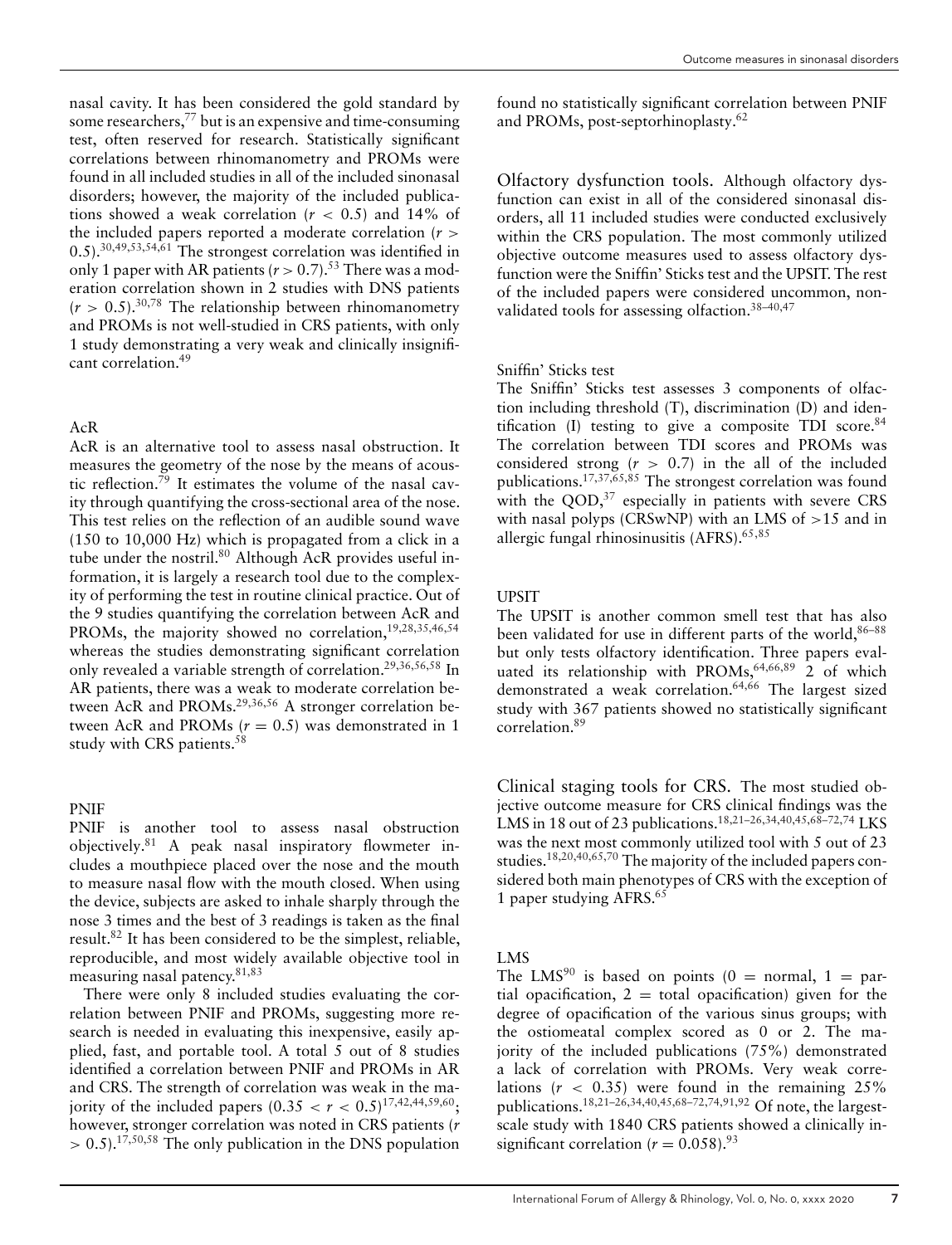#### LKS

In 1995, the LKS was designed as an endoscopic staging system to describe endoscopic findings in CRS patients who have already undergone endoscopic sinus surgery (ESS). It is based on the degree of scarring, crusting, edema, polyps, and discharge. $3$  The system scores for the following signs: scarring  $(0 = \text{absent}; 1 = \text{mild}; 2 = \text{severe})$ , crusting  $(0$  $=$  absent; 1 = mild; 2 = severe), edema (0 = absent; 1 = mild;  $2 =$  severe), polyps  $(0 =$  none;  $1 =$  middle meatus;  $2 =$  beyond middle meatus), and discharge (0 = none; 1 = clear and thin;  $2 =$  thick and purulent). Overall, LKS correlated poorly with PROMs for global CRS symptoms in the included studies. Although statistically significant correlations were found between LKS and the VAS of CRS symptoms, they were shown to be weak  $(r < 0.35).^{20,40}$ Only 1 paper demonstrated a slightly stronger correlation  $(r = -0.51)$  where the VAS was correlated with a modified Kupferberg endoscopic staging score (Philpott-Javer),6 which was modified for AFRS.<sup>65</sup> No statistically significant correlation was found between LKS and the CSS, Rhinosinusitis Disability Index, $^{18}$  or the SNOT-22.<sup>20,40,70</sup>

MCC dysfunction tools. MCC is a key first-line defense mechanism in the upper and lower respiratory tract and has shown to be significantly decreased in CRS patients,  $94-97$ suggesting that defective MCC may have a role in the pathogenesis of CRS<sup>8</sup> and AR.<sup>98</sup> Rhinorrhea may be considered the closest sinonasal symptom to correlate with MCC dysfunction in CRS and AR.8,99

Rhinoscintigraphy is an imaging test to assess nasal MCC in CRS patients with the use of technetium-99m macroaggregated albumin. The only 2 included studies quantified the relationship between rhinoscintigraphy and SNOT-22 in CRS populations; however, neither of these publications showed a statistically significant correlation.<sup>34,100</sup> No study was performed in AR patients. The saccharin test is an alternative, simpler, reliable, and cheaper option to measure MCC.101 A normal result (less than 35 minutes) is useful in excluding early MCC dysfunction.8 No included publications quantified the correlation between MCC measured by the saccharin test and PROMs for rhinorrhea. Overall, there is a paucity of literature concerning the relationship between objective measures of MCC and PROMs.

## Discussion

## Summary of the key findings

The key findings of the correlation between the outcome measures are outlined in Table 2.

#### **Strengths**

This systematic review with recommendations provides the first comprehensive overview of the literature on the correlation between objective outcome measures and PROMs for the main sinonasal disorders (CRS, DNS, AR) to date. This systematic review incorporates a methodological critical appraisal of the included studies using a bespoke checklist developed from 2 validated checklists.15,16 Because the systematic review was conducted by 3 reviewers, this minimized any potential errors and selection bias commonly occurring in systematic reviews conducted by 1 reviewer.

### Limitations

Although a systematic approach was conducted during our literature search, publication bias is always present. Limitations on resource availability meant that only English language publications were included in the review. Where possible, included studies were checked to ensure adherence to the diagnostic criteria for the sinonasal disorders (CRS, DNS, AR) present at the time of the studies. An inevitable limitation of this review is that older criteria utilized in some of the included papers might have not conformed to current diagnostic criteria. There were a limited number of studies identified for review in the case of objective outcome measures that have been poorly studied. Only Medline OVID and Embase OVID databases were searched for high-quality peer-reviewed studies and, consequently, other studies in the gray literature $102$  will have been overlooked. The included papers were analyzed using a narrative approach instead of conducting a meta-analysis, precluding the assessment of publication bias. Although a bespoke critical appraisal tool was generated from 2 other well-known checklists to accommodate the included studies, it is a selfdesigned and non-validated tool.

# Implications for future research Our recommendations for the use of the objective outcome measures

With a focus on patient-centered care, outcome measures should not only be able to detect the difference between the effect of study interventions but also reflect aspects of the disease felt to be important to participants in the study.<sup>103,104</sup> Therefore, one could argue that objective outcome measures are not always helpful due to the lack of correlation with PROMs which are crucial to inform improvements in health care delivery. On the other hand, it is well known in other medical specialties that objective outcome measures and PROMs often do not correlate.105,106 This discrepancy can be explained by considering that PROM results are multifactorial whereas objective outcome measures only measure biological/physiological aspects of the puzzle. Thus, researchers can dispute that although certain objective outcome measures may not correlate with PROMs, the objective outcome measures can be useful if they provide different information and are appropriate to conduct in their study.

We aim to make recommendations for the use of the objective outcome measures in both routine clinical practice and in research settings. This section outlines our recommendations for the objective tools used to assess nasal obstruction, olfactory dysfunction, global CRS symptoms, and MCC dysfunction. A full consideration of the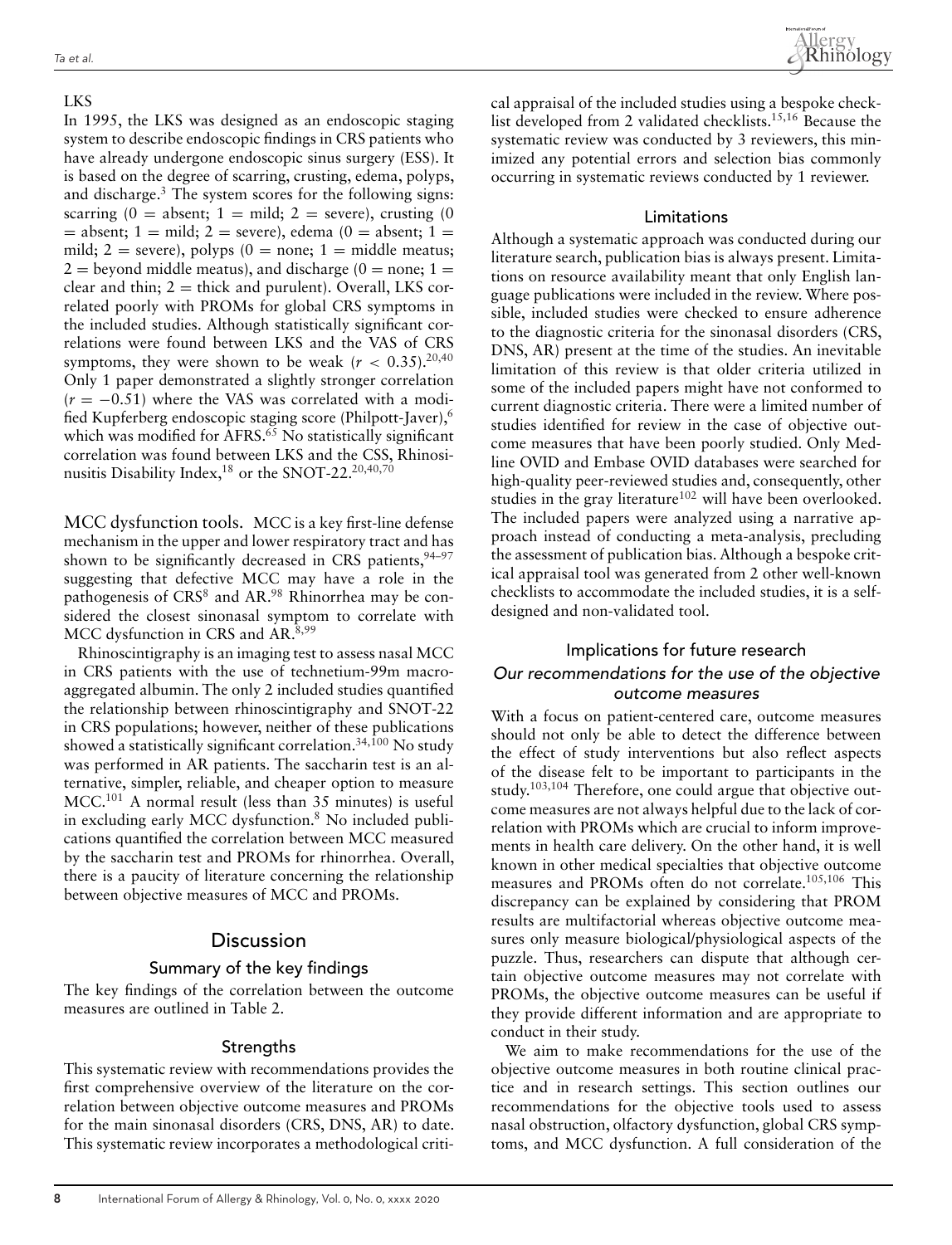correlation findings from our review and other factors including time, costs, complexity, and efficiency has been made before reaching each recommendation. Table 3 summarizes our recommendations.

## Nasal obstruction tools PNIF

Most of the included papers reported a correlation between PNIF readings and PROMs, which may suggest redundancy in performing the investigation. However, all correlations found were considered weak to moderate, and PNIF is a simple, easy and cheap test to perform,<sup>81</sup> being the most widely utilized tool for assessing nasal patency in ear, nose, and throat (ENT) clinics. Additionally, it has been demonstrated to be as valid and reliable as the "gold standard" measures for assessing nasal patency including rhinomanometry and AcR.<sup>83</sup> Overall, we recommend PNIF be used in routine clinical practice as an objective tool in conjunction with a validated PROM to assess changes in nasal patency in the main sinonasal disorders. We also support the use of PNIF in research settings due to its low cost and simplicity to reduce patient burden and improve research efficiency. More work is needed to confirm that PNIF is a useful objective tool for structural nasal obstruction such as DNS, so we make a more reserved recommendation of PNIF to be used alone as an objective tool for DNS, but always in conjunction with a validated PROM.

## Rhinomanometry

Most of the included papers showed a weak correlation between rhinomanometry and a self-rating score of nasal obstruction. Although rhinomanometry provides "gold standard" objective measurements of nasal patency,<sup>76</sup> it has only been generally performed in research settings due to the time, financial constraints, and the scarcity of the tool in routine ENT clinics. Additionally, undergoing this lengthy test can be inconvenient for most people, especially if repeated over time as an outcome measure in research or routine clinical practice. We recommend that the use of rhinomanometry should be limited to research scenarios only and that in routine clinical practice it is replaced by the use of a more cost- and time-effective investigation, such as PNIF.

## AcR

Most of the included publications showed no statistically significant correlation between AcR and the SNOT-22 questionnaire. AcR is a complicated tool to perform requiring the users to be trained to obtain meaningful readings and it is often unavailable in ENT clinics.<sup>7</sup> Therefore, we recommend that AcR should remain a research tool and, even in research settings, we propose that PNIF may represent a better alternative to AcR to reduce the burden of many investigations on patients and researchers.

## Other tools

There is insufficient high-quality evidence, in terms of the number of studies and the quality of the publications, to make any recommendations for the use of the various non-validated tools for assessing nasal obstruction, such as rhinostereometry. More research should be conducted to examine these tests further as potential objective tools for assessing nasal patency.

## Olfactory dysfunction tools Sniffin' Sticks test

A strong correlation between the Sniffin' Sticks TDI scores and PROMs was noted in the majority of included studies, suggesting that the use of PROMs alone to assess olfaction is sufficient. However, a position paper on olfactory dysfunction has reported that self-rating for the sense of smell is often unreliable and subjective olfactory assessment should not be undertaken in isolation, given its poor accuracy.107 In addition to being the most validated olfactory test globally, it has been used extensively in research and is more cost-effective than single-use smell tests, as the Sniffin' Sticks can be reused numerous times during their shelf life (12 to 18 months).

We recommend the Sniffin' Sticks test in research settings, as it provides a more comprehensive assessment of olfaction compared to UPSIT. On the contrary, the UPSIT has the advantage that it can be sent by post to patients for testing at home and does not require someone to administer the test. We advise researchers to consider the availability of testing resources and the research personnel required to perform the Sniffin' Sticks tests at multiple follow-ups, balanced against the overall cost of the kits, compared to the UPSIT.

In routine clinical practice, we recommend the Sniffin' Sticks test in conjunction with a validated PROM for all patients presenting with olfactory dysfunction at the first clinical visit, thereby establishing a baseline assessment. The decision to employ the smell test in routine clinical followup should depend on local factors such as cost, time, and the availability of clinical staff.

### UPSIT

The correlation between the UPSIT and PROMs ranges from no statistically significant correlation to a weak correlation in all the included studies. Although UPSIT is a reliable, well-validated, standardized smell test, the major drawback is that it assesses odor identification alone, which may explain the above issue with varying correlations. Because UPSIT is a single-use test, it may be more costly (approximately  $\angle 15$  per kit) if used in a study with large patient numbers; however, it requires no clinician supervision and poses negligible burden on patients. For research settings, we would recommend this as a second-choice test with the caveat of it being advantageous where participants are unable to travel to the study sites. In routine clinical practice, the UPSIT can be the first choice for a simple and quick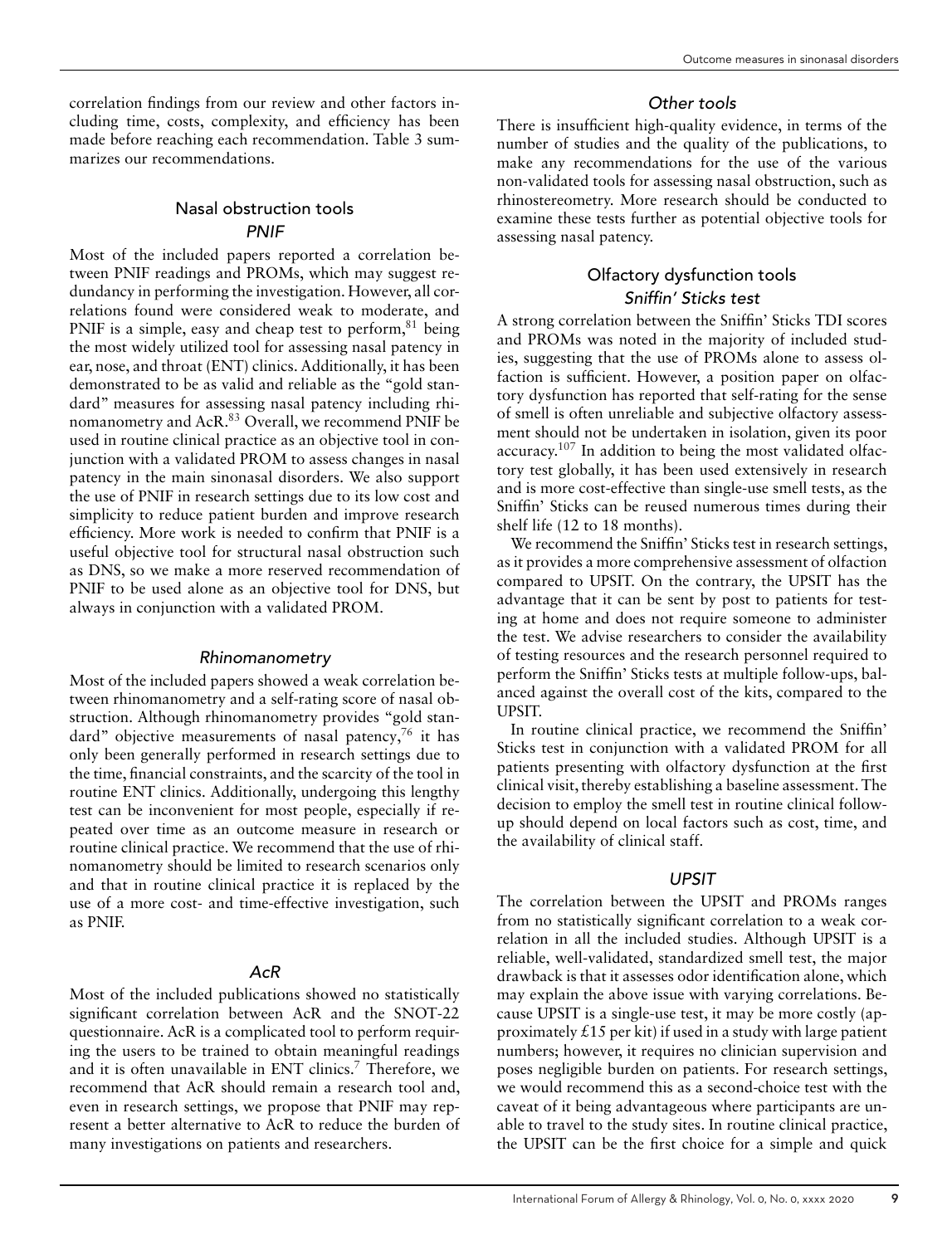| Objective outcome measures               | Research                                                                                                                                                      | Routine clinical practice                                                                                                                                                                                                 |
|------------------------------------------|---------------------------------------------------------------------------------------------------------------------------------------------------------------|---------------------------------------------------------------------------------------------------------------------------------------------------------------------------------------------------------------------------|
| Nasal obstruction tools                  |                                                                                                                                                               |                                                                                                                                                                                                                           |
| 岂<br>M                                   | Highly recommend, with a validated PROM                                                                                                                       | Highly recommend, with a validated PROM                                                                                                                                                                                   |
| Rhinomanometry                           | Recommend with cautions, with a validated PROM                                                                                                                | Not recommended                                                                                                                                                                                                           |
| Acoustic minometry                       | Recommend with cautions, with a validated PROM                                                                                                                | Not recommended                                                                                                                                                                                                           |
| Other tools                              | Inconclusive                                                                                                                                                  | Inconclusive                                                                                                                                                                                                              |
| CRS clinical staging tools               |                                                                                                                                                               |                                                                                                                                                                                                                           |
| CT staging score LMS                     | Not recommended                                                                                                                                               | Not recommended                                                                                                                                                                                                           |
| Nasal endoscopic score LKS               | Highly recommend, with a validated PROM                                                                                                                       | Encouraged, with a validated PROM, but depending on surgeon's reference                                                                                                                                                   |
| Olfactory dysfunction tools              |                                                                                                                                                               |                                                                                                                                                                                                                           |
| Sniffin' Sticks test                     | Highly recommend, with a validated PROM                                                                                                                       | Recommended, with a validated PROM for all patients reporting olfactory<br>Recommended, with a validated PROM for further follow-ups<br>dysfunction at baseline assessments<br>depending on other factors                 |
| listi                                    | a second choice after the Sniffin' Sticks test, with a<br>other factors including costs, settings, patients etc.)<br>validated PROM<br>Recommend<br>(Consider | Recommended as a second choice after the Sniffin' Sticks test in public<br>healthcare settings and if full olfactory assessment required<br>Recommend as a quick smell test, with a validated PROM<br>in private settings |
| Other tools                              | Inconclusive                                                                                                                                                  | Inconclusive                                                                                                                                                                                                              |
| Rhinorrhea/MCC dysfunction tools         |                                                                                                                                                               |                                                                                                                                                                                                                           |
| Rhinoscintigraphy                        | Inconclusive                                                                                                                                                  | Inconclusive                                                                                                                                                                                                              |
| nf Poppelscain Small Identification Tort |                                                                                                                                                               | CRS = chronic rhinosinusitis; CT = computed tomography; LKS = Lund-Kennedy score; MCC = mucociliary clearance; PNIF = peak nasal inspiratory flow; PROM = patient-reported outcome measure; UPSIT = University            |

TABLE 3. A summary of the recommendations for the use of objective tools for sinonasal disorders in research and routine clinical practice **TABLE 3.** A summary of the recommendations for the use of objective tools for sinonasal disorders in research and routine clinical practice of Pennsylvania Smell Identification Test. ot Pennsylva

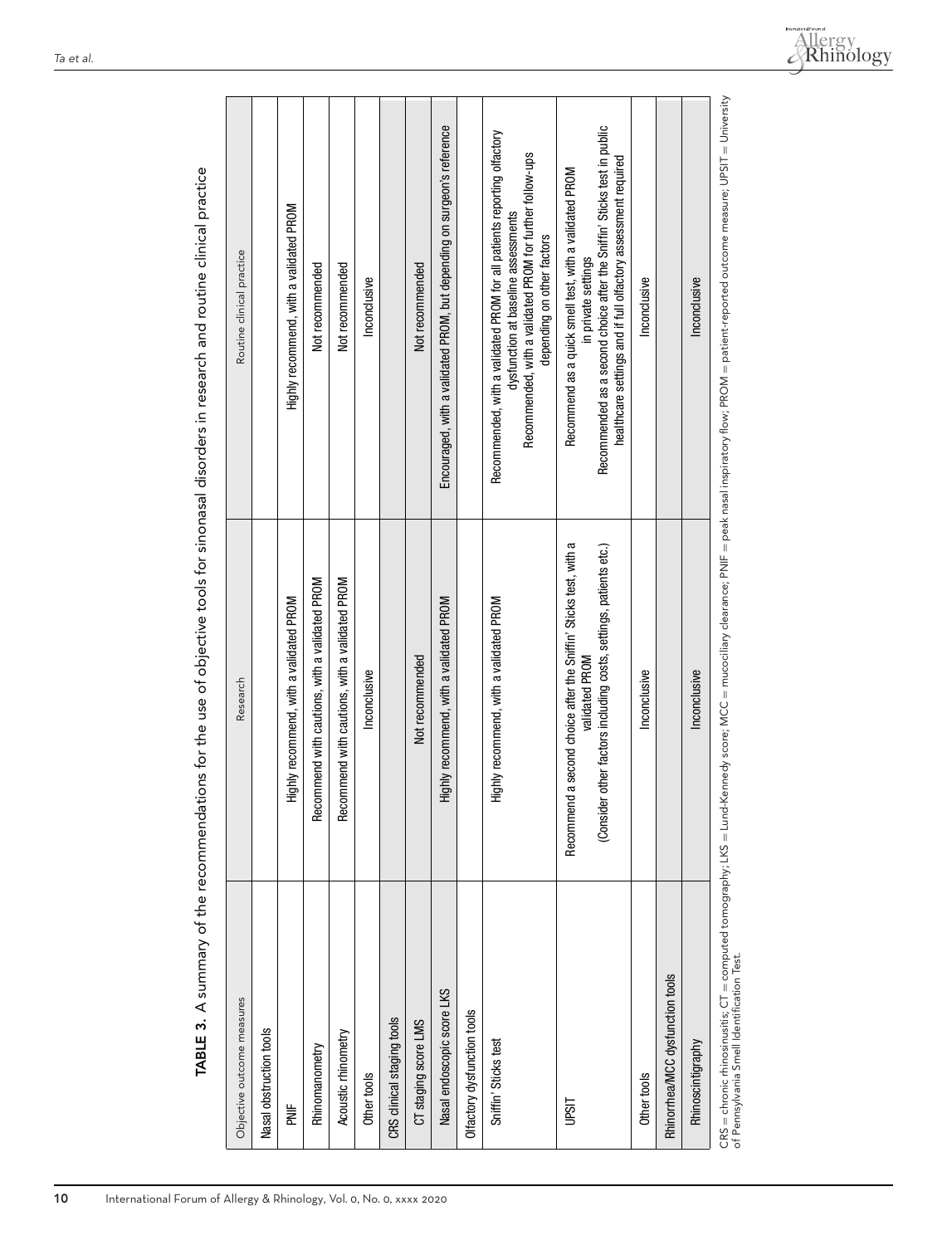| Diagnosis                                       | Recommended validated PROMs to<br>be used |
|-------------------------------------------------|-------------------------------------------|
| Deviated nasal septum                           | NOSE score                                |
| <b>CRS</b><br>CRS-related olfactory dysfunction | <b>SNOT-22</b><br>QOD                     |
| Allergic rhinitis                               | RQLQ                                      |

**TABLE 4.** A summary of the recommendations for the use of PROMs for each sinonasal disorder

 $CRS =$  chronic rhinosinusitis; NOSE = nasal obstruction and septoplasty effectiveness scale; PROM = patient-reported outcome measure; QOD = questionnaire of olfactory disorders; RQLQ = Rhinoconjunctivitis Quality of Life Questionnaire; SNOT-22 = 22-item Sino-Nasal Outcome Test.

smell test with a validated PROM in non-universal health care systems where patients purchase their own tests.

## Clinical staging tools for CRS symptoms LMS

LMS has become a popular staging score for CT scans in CRS due to its simplicity, clarity, and its amenability for use by non-specialist radiologists. Because the relationship between measurable effects of biological variables and symptoms is complex, the absence of the correlation between LMS and PROMs found in the majority of the included studies is unsurprising. LMS was never expected to correlate with symptom severity, merely created to evaluate quantitatively the burden of inflammation in CRS.<sup>90</sup> Although a CT scan may be required as a diagnostic test for CRS (where endoscopy findings are inconclusive) $\delta$  and is mandatory for all patients undergoing any form of sinus surgery, LMS is not ideally placed as an outcome measure to be repeated over time in all scenarios, especially given the radiation exposure. This latter concern may change with the improved availability of cone beam CT scanning. Overall, we recommend that LMS should only be used as a clinical staging tool for CRS at the current time.

## LKS

LKS remains the most widely used endoscopic scoring system in rhinological research and was created as a standardized objective outcome measure by providing a numeric score summarizing nasal endoscopic appearances, and also aiding assessment after ESS.<sup>3</sup> LKS was found to not correlate with the SNOT-22<sup>20,40,70</sup> and poorly correlated with other non-validated PROMs including the VAS of CRS symptoms.<sup>20,40</sup> This suggests that LKS provides different information on the CRS disease extent and we recommend that it should always be performed with a validated PROM for CRS (eg, SNOT-22) in both research and routine clinical practice settings. Our suggestion is supported by the Chronic Rhinosinusitis Outcome Measures (CHROME) paper's findings, $108$  stating that the 15 most highly rated outcomes in the study could be measured by the SNOT-22 repeated over time, in conjunction with LKS.

The standardization of endoscopic appearances provided by LKS helps to reduce the heterogeneity of outcome mea-

sures in studies and hence facilitate systematic reviews and meta-analyses. Hence, we recommend LKS as an objective outcome measure at all visits throughout studies, to compare their results with other studies. For routine clinical practice, the documentation of LKS depends on the clinician's preference. A set of LKS obtained pre-ESS and post-ESS or a record of repeated LKS over time could be useful in a personal audit of the ENT surgeon's own practice.

## MCC dysfunction symptoms/rhinorrhea tools

Although rhinoscintigraphy has been demonstrated to be reliable in detecting a deduction in MCC,<sup>97</sup> it is poorly correlated to self-rated symptomatic scores in our review. Due to the little evidence available, we were unable to make any recommendations for the use of any objective tools assessing MCC dysfunction.

## Our recommendations for PROMS

Table 4 provides a summary of the recommendations for the use of PROMs for each sinonasal disorder. PROMs should be validated for a specific sinonasal disorder with a specific patient population due to cultural influences on their suitability. For CRS, a systematic review<sup>109</sup> found that the highest-quality validated PROM is the SNOT-22. For nasal obstruction caused by DNS, the NOSE questionnaire is only currently validated PROM.<sup>63</sup> For olfactory dysfunction, the OOD has been validated $37$  in CRS. For AR, the Rhinoconjunctivitis Quality of Life Questionnaire (RQLQ) is a widely validated PROM for AR worldwide<sup>110</sup> and is more disease-specific.

Although the VAS of different sinonasal symptoms has been used extensively in the included papers and advocated by EPOS 2020 for measuring symptom control due to its simplicity and availability, it is a general and non-validated PROM for specific sinonasal disorders. Overall, we recommend the use of the validated PROMS for sinonasal disorders including the SNOT-22 questionnaire, the NOSE questionnaire, and the RQLQ. If it is not feasible to use a validated PROM, a recognized quantitative scale such as a VAS of symptoms should be used as a substitution for measuring symptom control.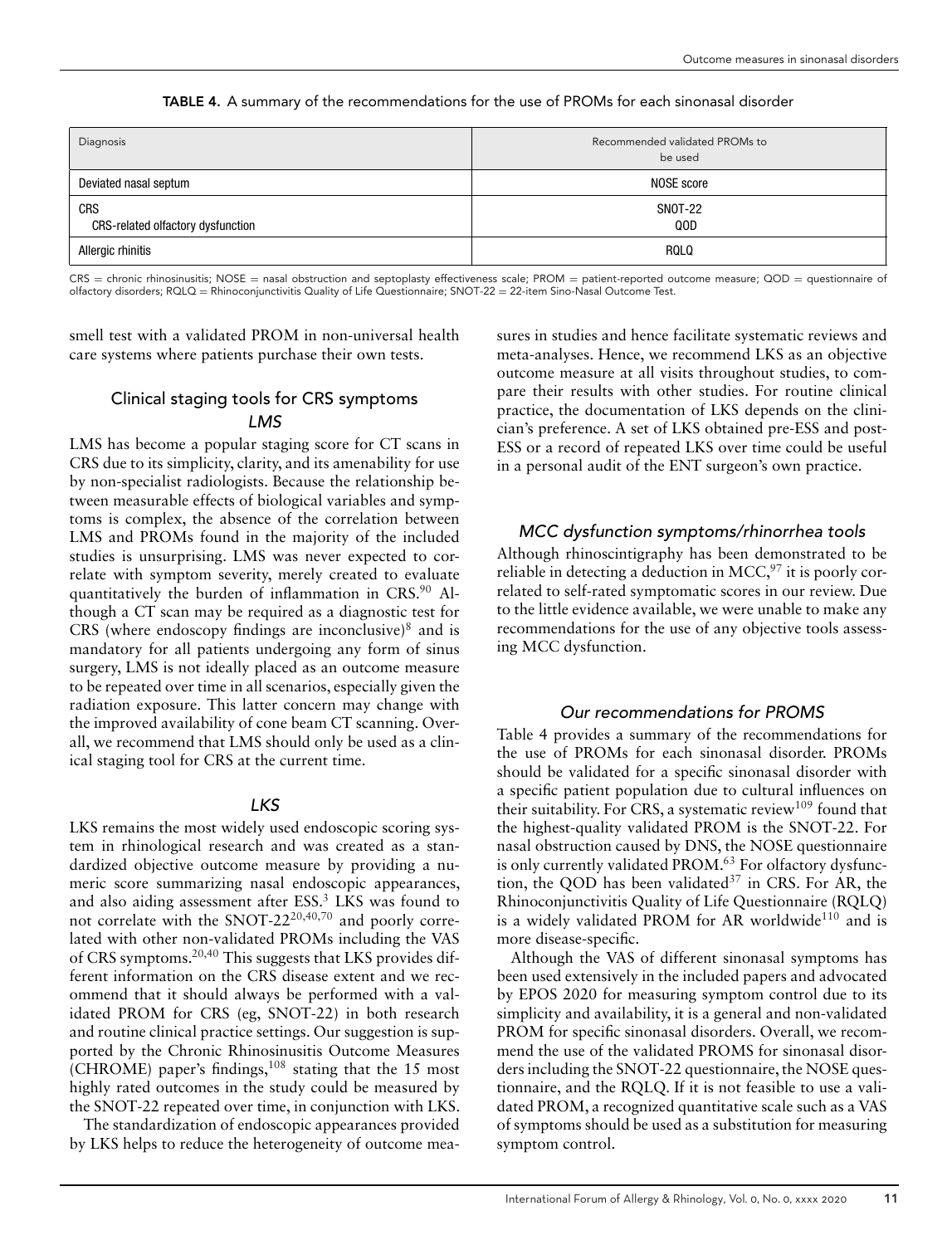

## Recommendations for future research

Further research is required to facilitate the selection of the most suitable objective outcome measures in rhinology to minimize redundancy and reduce patient and research burden. Specifically, more emphasis should be paid to the poorly studied objective tools such as PNIF, the Sniffin' Sticks test, and the UPSIT to strengthen recommendations for their use in the sinonasal disorders.

Further research should aim to produce an international guideline on "gold standard" objective outcome measures for the sinonasal disorders.

# Conclusion

There is limited literature on the correlation between objective outcome measures and PROMs in the sinonasal disorders. Overall, we recommend that the setting-appropriate objective outcome measures are used with validated PROMs for sinonasal symptoms. More work on the relationship between the outcome measures in sinonasal disorders is needed to confirm our recommendations.

# APPENDIX A: OVID MEDLINE SEARCH

| 1 Rhinometry, Acoustic/ (555)                                     |
|-------------------------------------------------------------------|
| 2 RHINOMANOMETRY/ (664)                                           |
| 3 Rhinostereometry.mp. (53)                                       |
| 4 SPIROMETRY/ (21122)                                             |
| 5 Peak inspiratory nasal flow.mp. (10)                            |
| 6 PNIF.mp. (222)                                                  |
| 7 Peak Expiratory Flow.mp. (9549)                                 |
| 8 PEF.mp. (4948)                                                  |
| 9 Mucociliary Clearance/ (2515)                                   |
| 10 saccharine test.mp. (56)                                       |
| 11 Sniffin Sticks test.mp. (280)                                  |
| 12 smell test*.mp. (279)                                          |
| 13 Olfactory test*.mp. (848)                                      |
| 14 Sniffin Sticks.mp. (708)                                       |
| 15 University of Pennsylvania Smell Identification Test.mp. (429) |
| 16 UPSIT.mp. (350)                                                |
| 17 Tomography, X-Ray Computed/ (380121)                           |
| 18 CT sinus.mp. (25)                                              |
| 19 Lund Mackay scores.mp. (124)                                   |
| 20 Lund Kennedy scores.mp. (43)                                   |
|                                                                   |
| 21 Nasal Endoscopy.mp. (1641)                                     |
| 22 Endoscopic score.mp. (551)                                     |

| 23 1 or 2 or 3 or 4 or 5 or 6 or 7 or 8 (33194)                                                                             |  |
|-----------------------------------------------------------------------------------------------------------------------------|--|
| 24 9 or 10 (2538)                                                                                                           |  |
| 25 11 or 12 or 13 or 14 or 15 or 16 (1880)                                                                                  |  |
| 26 17 or 18 or 19 (380209)                                                                                                  |  |
| 27 20 or 21 or 22 (2213)                                                                                                    |  |
| 28 Sino-nasal Outcome Test-22.mp. (127)                                                                                     |  |
| 29 SNOT-22.mp. (634)                                                                                                        |  |
| 30 SNOT 22.mp. (634)                                                                                                        |  |
| 31 (SNOT-16 or SNOT 16).mp. (15)                                                                                            |  |
| 32 (SNOT-20 or SNOT 20).mp. (277)                                                                                           |  |
| 33 (SNOT-23 or SNOT 23).mp. (4)                                                                                             |  |
| 34 (31-Item Rhinosinusitis Outcome Measurement or RSOM-31).mp. (20)                                                         |  |
| 35 Questionnaire of Olfactory Disorders.mp. (25)                                                                            |  |
| 36 Sinusitis Control Test.mp. (1)                                                                                           |  |
| 37 (EuroQoL five-dimensional questionnaire or EQ-5D).mp. (8343)                                                             |  |
| 38 Chronic Sinusitis Survey.mp. (78)                                                                                        |  |
| 39 (Nasal Obstruction and Septoplasty Effectiveness Scale).mp. (4)                                                          |  |
| 40 NOSE score.mp. (138)                                                                                                     |  |
| 41 (visual analogue scale or visual analog scale).mp. (51284)                                                               |  |
| 42 28 or 29 or 31 or 32 or 33 or 34 or 35 or 36 or 37 or 38 (9371)                                                          |  |
| 43 39 or 40 (140)                                                                                                           |  |
| 44 23 and 42 (51)                                                                                                           |  |
| 45 23 and 43 (22)                                                                                                           |  |
| 46 23 and 41 (354)                                                                                                          |  |
| 47 25 and 42 (53)                                                                                                           |  |
| 48 25 and 41 (78)                                                                                                           |  |
| 49 24 and 42 (19)                                                                                                           |  |
| 50 27 and 42 (113)                                                                                                          |  |
| 51 27 and 43 (7)                                                                                                            |  |
| 52 27 and 41 (118)                                                                                                          |  |
| 53 26 and 42 (144)                                                                                                          |  |
| 54 26 and 43 (2)                                                                                                            |  |
| 55 26 and 41 (849)                                                                                                          |  |
|                                                                                                                             |  |
| 56 44 or 45 or 46 or 47 or 48 or 49 or 50 or 51 or 52 or 53 or 54 or 55 (1626)                                              |  |
| 57 nose diseases/ or nasal obstruction/ or nose deformities, acquired/ or<br>paranasal sinus diseases/ or rhinitis/ (30128) |  |
| 58 septal deviation.mp. (986)                                                                                               |  |
| 59 rhinosinusitis.mp. (9313)                                                                                                |  |
| 60 57 or 58 or 59 (34664)                                                                                                   |  |
| 61 56 and 60 (465)                                                                                                          |  |
| 62 limit 61 to English language (433)                                                                                       |  |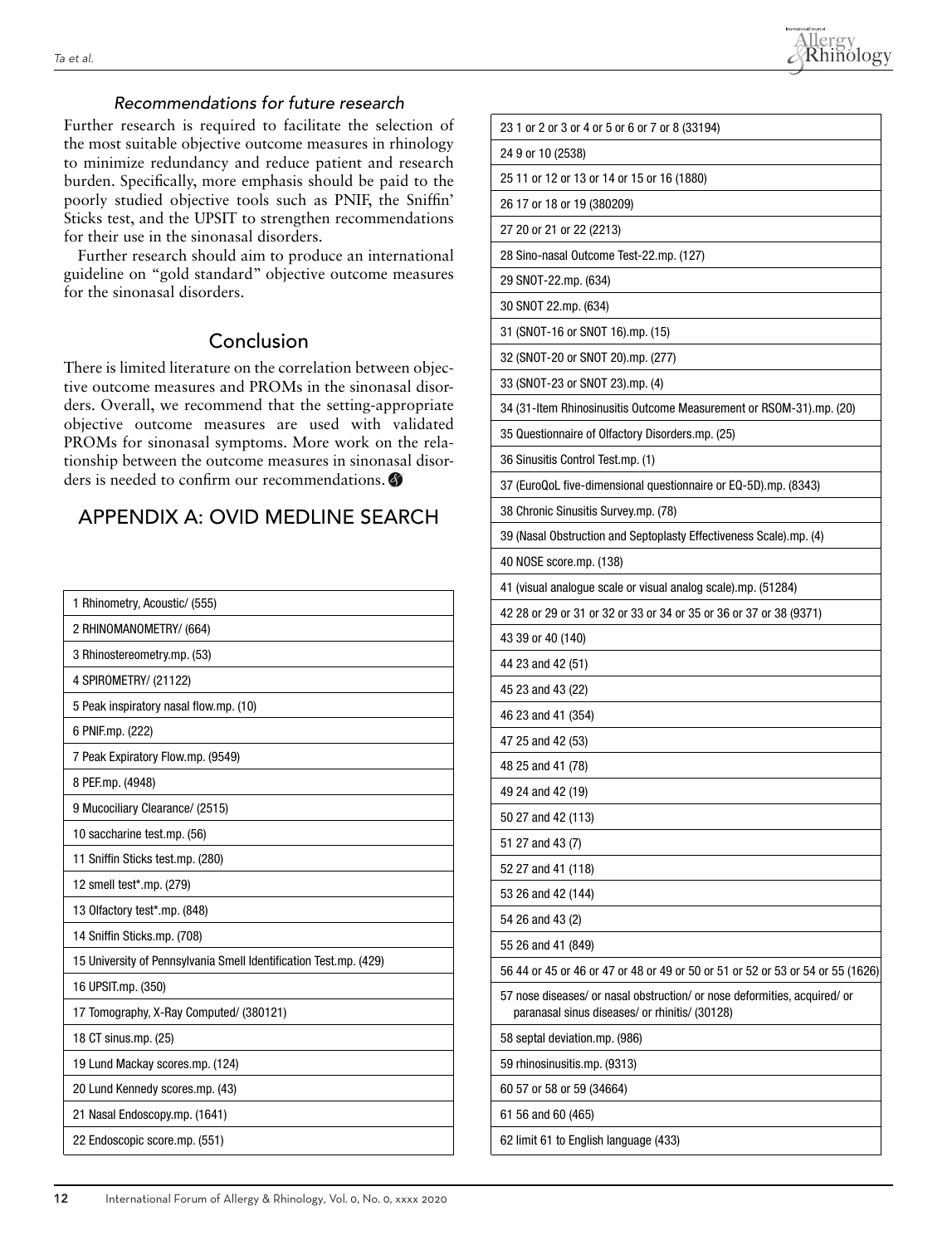## References

- 1. Hastan D, Fokkens WJ, Bachert C, et al. Chronic rhinosinusitis in Europe—an underestimated disease. A GA(2)LEN study. *Allergy*. 2011;66:1216-1223.
- 2. Gliklich RE, Metson R. The health impact of chronic sinusitis in patients seeking otolaryngologic care. *Otolaryngol Head Neck Surg*. 1995;113:104-109.
- 3. Lund VJ, Kennedy DW. Quantification for staging si-nusitis. The Staging and Therapy Group. *Ann Otol Rhinol Laryngol Suppl*. 1995;167:17-21.
- 4. Lildholdt T, Rundcrantz H, Lindqvist N. Efficacy of topical corticosteroid powder for nasal polyps: a double-blind, placebo-controlled study of budes-onide. *Clin Otolaryngol Allied Sci*. 1995;20:26-30.
- 5. Kupferberg SB, Bent JP 3rd, Kuhn FA. Prognosis for allergic fungal sinusitis. *Otolaryngol Head Neck Surg*. 1997;117:35-41.
- 6. Philpott CM, Javer AR, Clark A. Allergic fungal rhinosinusitis - a new staging system. *Rhinology*. 2011;49:318-323.
- 7. Hussain M, Maran AGD, Hussain SM. Logan Turner's Diseases of the Ear, Nose and Throat, 11th ed. London: Chapman and Hall/CRC; 2015.
- 8. Fokkens WJ, Lund VJ, Mullol J, et al. EPOS 2012: European position paper on rhinosinusitis and nasal polyps 2012. A summary for otorhinolaryngologists. *Rhinology*. 2012;50:1-12.
- 9. Fokkens WJ, Lund VJ, Hopkins C, et al. European Position Paper on Rhinosinusitis and Nasal Polyps 2020. *Rhinology*. 2020;58(Suppl S29):1-464.
- 10. Stewart MG, Smith TL. Objective versus subjective outcomes assessment in rhinology. *Am J Rhinol*. 2005;19:529-535.
- 11. Clarke JD, Hopkins ML, Eccles R. Evidence for correlation of objective and subjective measures of nasal airflow in patients with common cold. *Clin Oto-laryngol*. 2005;30:35-38.
- 12. Andre RF, Vuyk HD, Ahmed A, Graamans K, Nolst Trenite GJ. Correlation between subjective and objective evaluation of the nasal airway. A systematic review of the highest level of evidence. *Clin Otolaryn-gol*. 2009;34:518-525.
- 13. Aziz T, Biron VL, Ansari K, Flores-Mir C. Measure-ment tools for the diagnosis of nasal septal deviation: systematic review. Otolaryngol Head Neck Surg. 2014;43:11.
- 14. Liberati A, Altman DG, Tetzlaff J, et al. The PRISMA statement for reporting systematic reviews and meta-analyses of studies that evaluate healthcare interventions: explanation and elaboration. *BMJ*. 2009;339:b2700.
- 15. Joanna Briggs Institute. JBI Critical Appraisal Check-list for Analytical Cross Sectional Studies. 2017. [https://joannabriggs.org/sites/default/files/2019-](https://joannabriggs.org/sites/default/files/2019-05/JBI_Critical_Appraisal-Checklist_for_Analytical_Cross_Sectional_Studies2017_0.pdf) [05/JBI\\_Critical\\_Appraisal-Checklist\\_for\\_](https://joannabriggs.org/sites/default/files/2019-05/JBI_Critical_Appraisal-Checklist_for_Analytical_Cross_Sectional_Studies2017_0.pdf) [Analytical\\_Cross\\_Sectional\\_Studies2017\\_0.pdf.](https://joannabriggs.org/sites/default/files/2019-05/JBI_Critical_Appraisal-Checklist_for_Analytical_Cross_Sectional_Studies2017_0.pdf) Accessed December 16, 2020.
- 16. National Institute for Health and Care Excellence (NICE). Appendix G Quality ap-praisal checklist – quantitative studies reporting correlations and associations. 2012. [https:](https://www.nice.org.uk/process/pmg4/chapter/appendix-g-quality-appraisal-checklist-quantitative-studies-reporting-correlations-and) [//www.nice.org.uk/process/pmg4/chapter/appendix-](https://www.nice.org.uk/process/pmg4/chapter/appendix-g-quality-appraisal-checklist-quantitative-studies-reporting-correlations-and)[g-quality-appraisal-checklist-quantitative-studies](https://www.nice.org.uk/process/pmg4/chapter/appendix-g-quality-appraisal-checklist-quantitative-studies-reporting-correlations-and)[reporting-correlations-and.](https://www.nice.org.uk/process/pmg4/chapter/appendix-g-quality-appraisal-checklist-quantitative-studies-reporting-correlations-and) Accessed December 16, 2020.
- 17. Hox V, Bobic S, Callebaux I, Jorissen M, Hellings PW. Nasal obstruction and smell impairment in nasal polyp disease: correlation between objective and sub-jective parameters. *Rhinology*. 2010;48:426-432.
- 18. Smith TL, Rhee JS, Loehrl TA, Burzynski ML, Laud PW, Nattinger AB. Objective testing and quality-of-life evaluation in surgical candidates with chronic rhinosinusitis. *Am J Rhinol*. 2003;17:351-356.
- 19. Prus-Ostaszewska M, Wysocki J, Niemczyk K, Balcerzak J. The correlation of the results of the survey SNOT-20 of objective studies of nasal obstruction and the geometry of the nasal cavities. *Otolaryngol Pol*. 2017;71:1-7.
- 20. Psaltis AJ, Li G, Vaezeafshar R, Cho KS, Hwang PH. Modification of the Lund-Kennedy endoscopic scoring system improves its reliability and correlation with patient-reported outcome measures. *Laryngo-scope*. 2014;124:2216-2223.
- 21. Amali A, Saedi B, Rahavi-Ezabadi S, Ghazavi H, Hassanpoor N. Long-term postoperative azithromycin in patients with chronic rhinosinusitis: A randomized clinical trial. *Am J Rhinol Allergy*. 2015;29:421-424.
- 22. Briggs RD,Wright ST, Cordes S, Calhoun KH. Smoking in chronic rhinosinusitis: a predictor of poor

long-term outcome after endoscopic sinus surgery. *Laryngoscope*. 2004;114(1):126-128.

- 23. McCoul ED, Smith TL, Mace JC, et al. Interrater agreement of nasal endoscopy in patients with a prior history of endoscopic sinus surgery. *Int Forum Al-lergy Rhinol*. 2012;2:453-459.
- 24. Mozzanica F, Preti A, Gera R, et al. Cross-cultural adaptation and validation of the SNOT-22 into Italian. *Eur Arch Otorhinolaryngol*. 2017;274:887-895.
- 25. Randhawa I, Hiyama L, Rafi A, Wang M, Klaustermeyer W. Response to medical or surgical therapy in chronic rhinosinusitis: a one year prospective anal-ysis. *Allergol Immunopathol (Madr)*. 2009;37:230- 233.
- 26. Snidvongs K, Dalgorf D, Kalish L, Sacks R, Pratt E, Harvey RJ. Modified Lund Mackay Postoperative Endoscopy Score for defining inflammatory burden in chronic rhinosinusitis. *Rhinology*. 2014;52:53-59.
- 27. DeConde AS, Mace JC, Ashby S, Smith TL, Orlandi RR, Alt JA. Characterization of facial pain associ-ated with chronic rhinosinusitis using validated pain evaluation instruments. *Int Forum Allergy Rhinol*. 2015;5:682-690.
- Ozturk F, Turktas I, Asal K, Ileri F, Munevver Pinar N. Effect of intranasal triamcinolone acetonide on bronchial hyper-responsiveness in children with seasonal allergic rhinitis and comparison of perceptional nasal obstruction with acoustic rhinometric assessment.*Int J Pediatr Otorhinolaryngol*. 2004;68:1007- 1015.
- 29. Salapatek AM, Patel P, Gopalan G, Varghese ST. Mometasone furoate nasal spray provides early, con-tinuing relief of nasal congestion and improves nasal patency in allergic patients. *Am J Rhinol Allergy*. 2010;24:433-438.
- 30. Mozzanica F, Urbani E, Atac M, et al. Reliability and validity of the Italian nose obstruction symptom evaluation (I-NOSE) scale. *Eur Arch Otorhinolaryngol*. 2013;270:3087-3094.
- Zicari AM, Occasi F, Montanari G, et al. Intranasal budesonide in children affected by persistent allergic rhinitis and its effect on nasal patency and Nasal Obstruction Symptom Evaluation (NOSE) score. *Curr Med Res Opin*. 2015;31:391-396.[Erratum appears in *Curr Med Res Opin*. 2015;31:1449].
- 32. Meltzer EO, Jalowayski AA, Orgel HA, Harris AG. Subjective and objective assessments in patients with seasonal allergic rhinitis: effects of therapy with mometasone furoate nasal spray. *J Allergy Clin Immunol*. 1998;102:39-49.
- 33. Athanasopoulos I, Naxakis S, Vlastos IM, et al. Is mucociliary transport velocity related to symptoms in chronic rhinosinusitis patients? *Hell J Nucl Med*. 2008;11:30-32.
- 34. Naxakis S, Athanasopoulos I, Vlastos IM, Giannakenas C, Vassilakos P, Goumas P. Evaluation of nasal mucociliary clearance after medical or surgical treatment of chronic rhinosinusitis. *Eur Arch Otorhinolaryngol*. 2009;266:1423-1426.
- 35. Mendes AI, Wandalsen GF, Sole D. Objective and subjective assessments of nasal obstruction in children and adolescents with allergic rhinitis. *J Pediatr (Rio J)*. 2012;88:389-395.
- 36. Watson WT, Roberts JR, Becker AB, Gendreau-Reid LF, Simons FE. Nasal patency in children with allergic rhinitis: correlation of objective and subjective assessments. *Ann Allergy Asthma Immunol*. 1995;74:237-240.
- 37. Simopoulos E, Katotomichelakis M, Gouveris H, Tripsianis G, Livaditis M, Danielides V. Olfaction-associated quality of life in chronic rhinosinusitis: adaptation and validation of an olfaction-specific questionnaire. *Laryngoscope*. 2012;122:1450-1454.
- 38. Gupta D, Gulati A, Singh I, Tekur U. Endoscopic, radiological, and symptom correlation of olfactory dysfunction in pre- and postsurgical patients of chronic rhinosinusitis. *Chem Senses*. 2014;39:705-710.
- 39. Soler ZM, Hyer JM, Karnezis TT, Schlosser RJ. The Olfactory Cleft Endoscopy Scale correlates with olfactory metrics in patients with chronic rhinosinusi-tis. *Int Forum Allergy Rhinol*. 2016;6:293-298.
- 40. Ryan WR, Ramachandra T, Hwang PH. Correlations between symptoms, nasal endoscopy, and in-office computed tomography in post-surgical chronic rhinosinusitis patients. *Laryngoscope*. 2011;121:674- 678.
- 41. Boyce JM, Eccles R. Assessment of subjective scales for selection of patients for nasal septal surgery. *Clin Otolaryngol*. 2006;31:297-302.
- 42. Kirtsreesakul V, Leelapong J, Ruttanaphol S. Nasal peak inspiratory and expiratory flow measurements for assessing nasal obstruction in allergic rhinitis. *Am J Rhinol Allergy*. 2014;28:126-130.
- 43. Hallen H, Juto JE. Correlation between subjective and objective assessment of nasal hyperreactivity. *ORL J Otorhinolaryngol Relat Spec*. 1994;56:51-54.
- 44. Martins de Oliveira GM, Rizzo JA, Camargos PA, Sarinho ES. Are measurements of peak nasal flow useful for evaluating nasal obstruction in patients with allergic rhinitis? *Rhinology*. 2015;53:160-166.
- 45. Garetier M, Barberot C, Chinellato S, et al. Clinicalradiological correlation after functional endoscopic sinus surgery in patients with chronic rhinosinusitis: interest of a sinonasal aerial volumetry. *Rhinology*. 2013;51:162-170.
- Kahveci OK, Miman MC, Yucel A, Yucedag F, Okur E, Altuntas A. The efficiency of Nose Ob-struction Symptom Evaluation (NOSE) scale on pa-tients with nasal septal deviation. *Auris Nasus Lar-ynx*. 2012;39:275-279.
- Kohli P, Schlosser RJ, Storck K, Soler ZM. Olfactory cleft computed tomography analysis and olfac-tion in chronic rhinosinusitis. *Am J Rhinol Allergy*. 2016;30:402-406.
- 48. Hsu HC, Tan CD, Chang CW, et al. Evaluation of nasal patency by visual analogue scale/nasal obstruction symptom evaluation questionnaires and anterior active rhinomanometry after septoplasty: a retro-spective one-year follow-up cohort study. *Clin Otolaryngol*. 2017;42:53-59.
- 49. Numminen J, Dastidar P, Rautiainen M. Influence of sinus surgery in rhinometric measurements. *J Otolaryngol*. 2004;33:98-103.
- 50. Whitcroft KL, Andrews PJ, Randhawa PS. Peak nasal inspiratory flow correlates with quality of life in func-tional endoscopic sinus surgery. *Clin Otolaryngol*. 2017;42:1187-1192.
- 51. Prictor M, Hill S. Cochrane Consumers and Communication Review Group: leading the field on health communication evidence. *J Evid Based Med*. 2013;6:216-220.
- 52. Simola M, Malmberg H. Sensation of nasal air-flow compared with nasal airway resistance in patients with rhinitis. *Clin Otolaryngol Allied Sci*. 1997;22:260-262.
- 53. Ciprandi G, Mora F, Cassano M, Gallina AM, Mora R. Visual analog scale (VAS) and nasal obstruction in persistent allergic rhinitis. *Otolaryngol Head Neck Surg*. 2009;141:527-529.
- 54. Savovic S, Smajic M, Molnar S, et al. Correlation between subjective and objective nasal breathing assess-ments in examinees with nasal septum deformities. *Vojnosanitetski Pregled*. 2013;70:380-385.
- 55. Ciprandi G, Klersy C, Ameli F, Cirillo I. Clinical assessment of a nasal decongestion test by visual analog scale in allergic rhinitis. *Am J Rhinol*. 2008;22:502- 505.
- 56. Castano R, Trudeau C, Ghezzo H. Correlation between acoustic rhinometry and subjective nasal patency during nasal challenge test in subjects with sus-pected occupational rhinitis; a prospective controlled study. *Clin Otolaryngol*. 2010;35:462-467.
- 57. Tompos T, Garai T, Zemplen B, Gerlinger I. Sensation of nasal patency compared to rhinomanometric results after septoplasty. *Eur Arch Otorhinolaryngol*. 2010;267:1887-1891.
- 58. Proimos EK, Kiagiadaki DE, Chimona TS, Seferlis FG, Maroudias NJ, Papadakis CE. Comparison of acoustic rhinometry and nasal inspiratory peak flow as objective tools for nasal obstruction assessment patients with chronic rhinosinusitis. *Rhinology*. 2015;53:66-74.
- 59. Ottaviano G, Pendolino AL, Nardello E, et al. Peak nasal inspiratory flow measurement and visual ana-logue scale in a large adult population. *Clin Otolaryngol*. 2019;44:541-548.
- 60. Volstad I, Olafsson T, Steinsvik EA, Dahl FA, Skrindo I, Bachmann-Harildstad G. Minimal unilateral peak nasal inspiratory flow correlates with patient reported nasal obstruction. *Rhinology*. 2019;57:436- 443.
- 61. Occasi F, Duse M, Vittori T, et al. Primary school children often underestimate their nasal obstruction. *Rhinology*. 2016;54:164-169.
- 62. Andrews PJ, Choudhury N, Takhar A, Poirrier AL, Jacques T, Randhawa PS. The need for an objective measure in septorhinoplasty surgery: are we